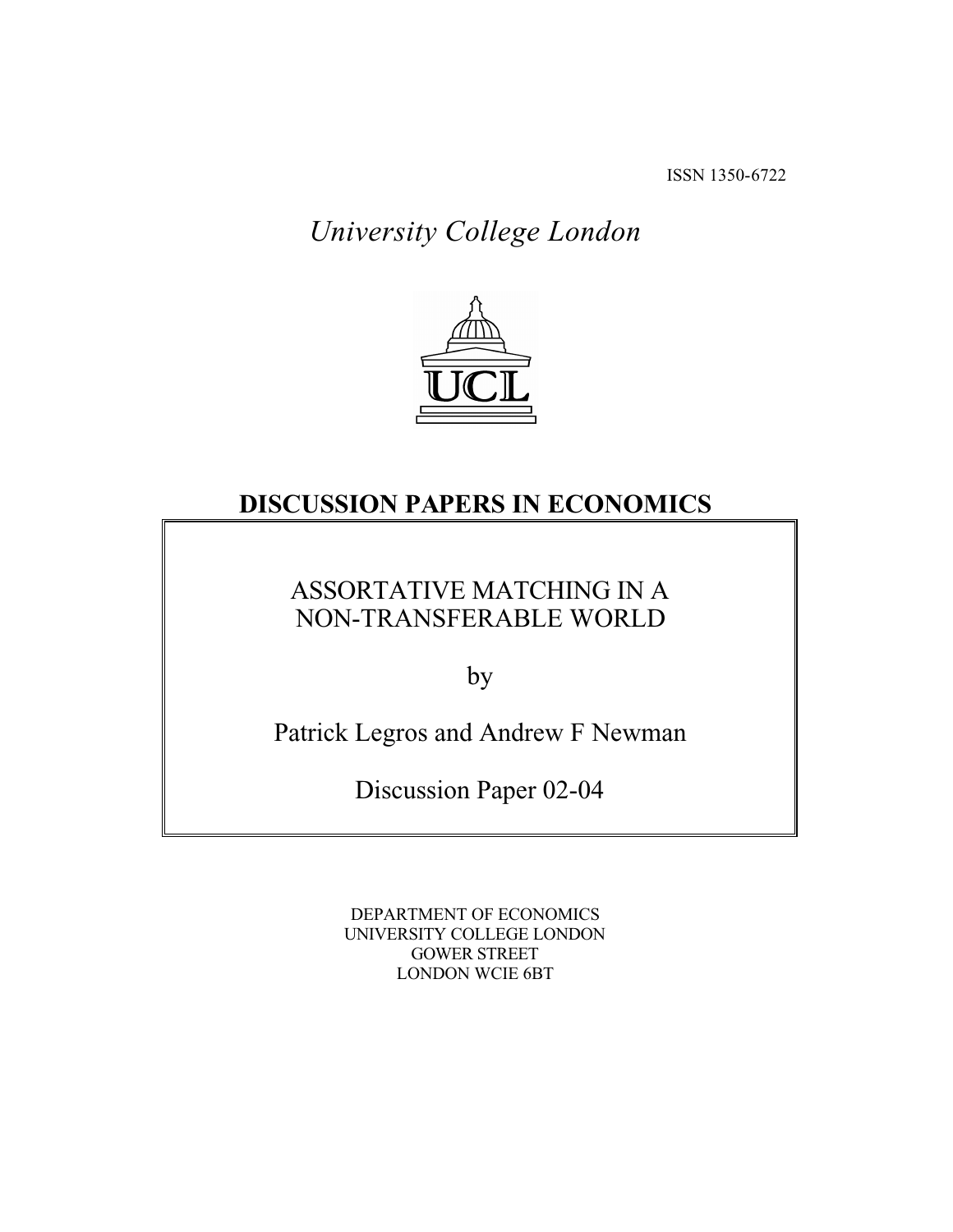# Assortative Matching in a Nontransferable World<sup>\*</sup>

Patrick Legros<sup>†</sup>and Andrew F. Newman<sup>‡</sup>

April 2002

#### Abstract

Progress in the application of matching models to environments in which the utility between matching partners is not fully transferable has been hindered by a lack of characterization results analogous to those that are known for transferable utility. We present sufficient conditions for matching to be monotone that are simple to express and easy to verify. We illustrate their application with some examples that are of independent interest.

### 1 Introduction

Matching models are convenient tools for studying a wide range of issues in economics, such as income distribution, contractual choice, group lending, or household behavior. When applying these models, the first task of analysis is to characterize the matching outcomes, that is to determine the attributes of matched partners. As well as being a source of testable predictions, such a characterization is usually crucial to further analysis.

Much is known about this characterization when the utility between matched partners is fully transferable. For instance, if the total payoff to the match is supermodular in the partners' attributes, then matching involves segregation (matched partners are always identical) in one-sided models and

Preliminary draft. We thank Ken Binmore, Hide Ichimura, and Nicola Pavoni for useful discussion.

<sup>&</sup>lt;sup>†</sup> ECARES, Université Libre de Bruxelles; CEPR. This author benefited from the financial support of the Communauté française de Belgique (projects ARC 98/03-221and ARC00/05-252) and EU TMR Network contract  $n^o$  FMRX-CT98-0203.

<sup>á</sup> University College London and CEPR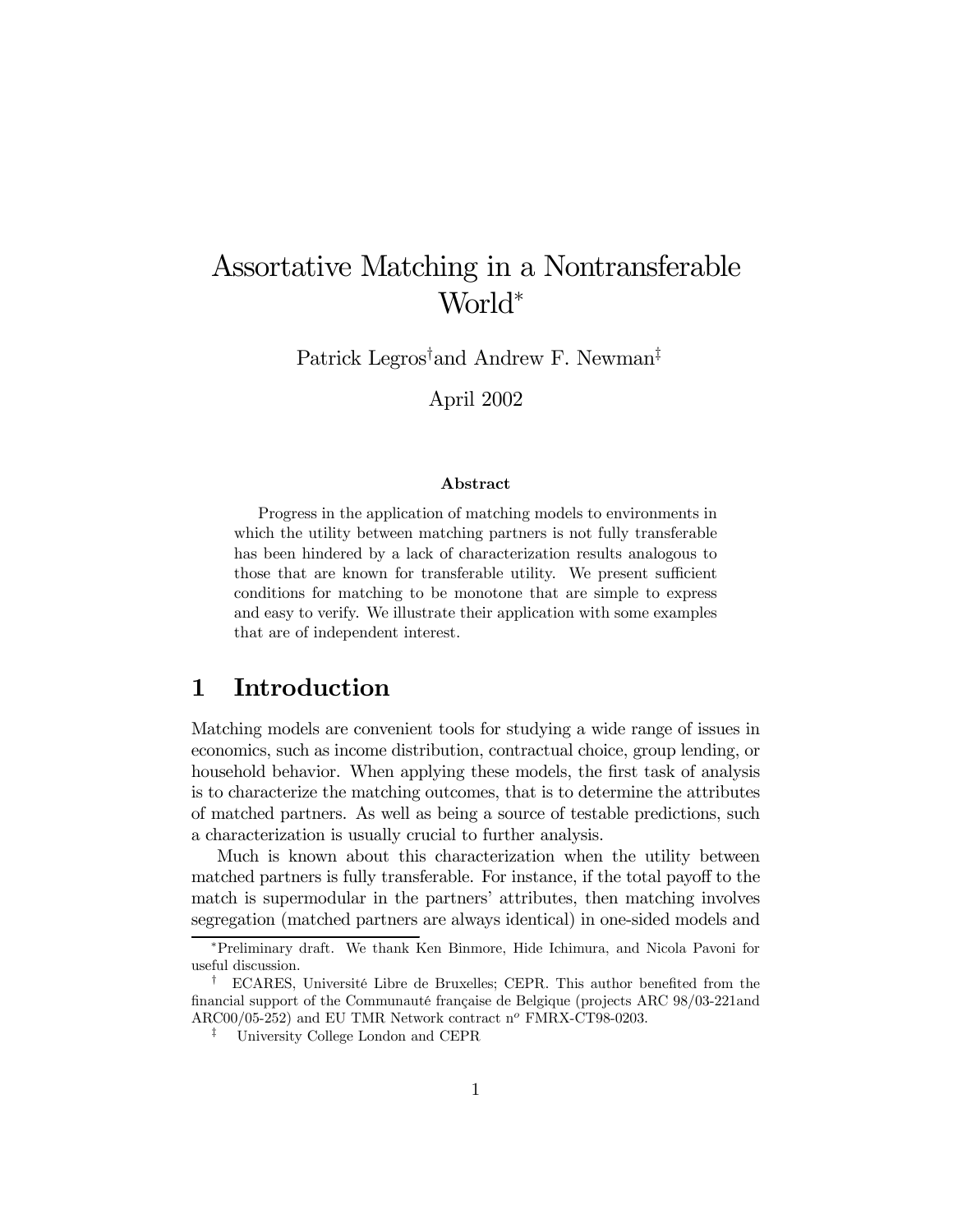positive assortative matching (the type of the first partner is increasing in the type of the second) in two-sided models. If instead the payoff is submodular, there will be negative assortative matching (the type of the first partner is decreasing in the type of the second) in both one- and two-sided models. Recently, results for other forms of so-called monotone matching have also been obtained for the transferable utility case (Legros-Newman 2002).

But in many applications, the utility between partners is not fully transferable ("nontransferable," in the parlance): partners may be risk averse with limited insurance possibilities, or incentive problems may restrict the way in which the joint output can be shared. As Becker (1973) pointed out long ago, rigidities that prevent partners from costlessly dividing the gains from a match may change the matching outcome, even if the level of output is still supermodular in type.

While interest in the nontransferable case is both long-standing and lively (see for instance Farrell-Scotchmer, 1988; Rosenzweig-Stark, 1989; and more recently, Ackerberg-Botticini, forthcoming; and Chiappori-Salanié, forthcoming), there is as yet little theoretical guidance for characterizing the equilibrium matching pattern. As progress in the application of matching models to nontransferable environments is likely to be hindered by this gap, it is highly desirable to have sufficient conditions for monotone matching analogous to those that exist for transferable utility.

In this paper we present some  $-$  the first general results on this question, to our knowledge. These conditions are simple to express, intuitive to understand, and, we hope, tractable to apply. Indeed we illustrate their use with some examples that are of some independent interest.

The class of models we consider are those in which the utility possibility frontier for any pair of agents, which for the most part we take to be the primitive of the model, is a strictly decreasing function. After introducing the model and providing formal definitions of the monotone matching patterns, we review the logic of the classical transferable utility result, for a close examination of that logic leads us to propose our "generalized difference conditions," which suffice to guarantee monotone matching for any distribution of types. We illustrate their use by studying a simple model of risk sharing within households.

Since it is often easier to verify local properties of functions than global properties, we also present local conditions for monotone matching that imply our generalized difference conditions. The local condition is also intuitive and revealing and is applied to a model in which principals are matched to agents. Finally we discuss the connection of our difference conditions to supermodularity of the frontier function.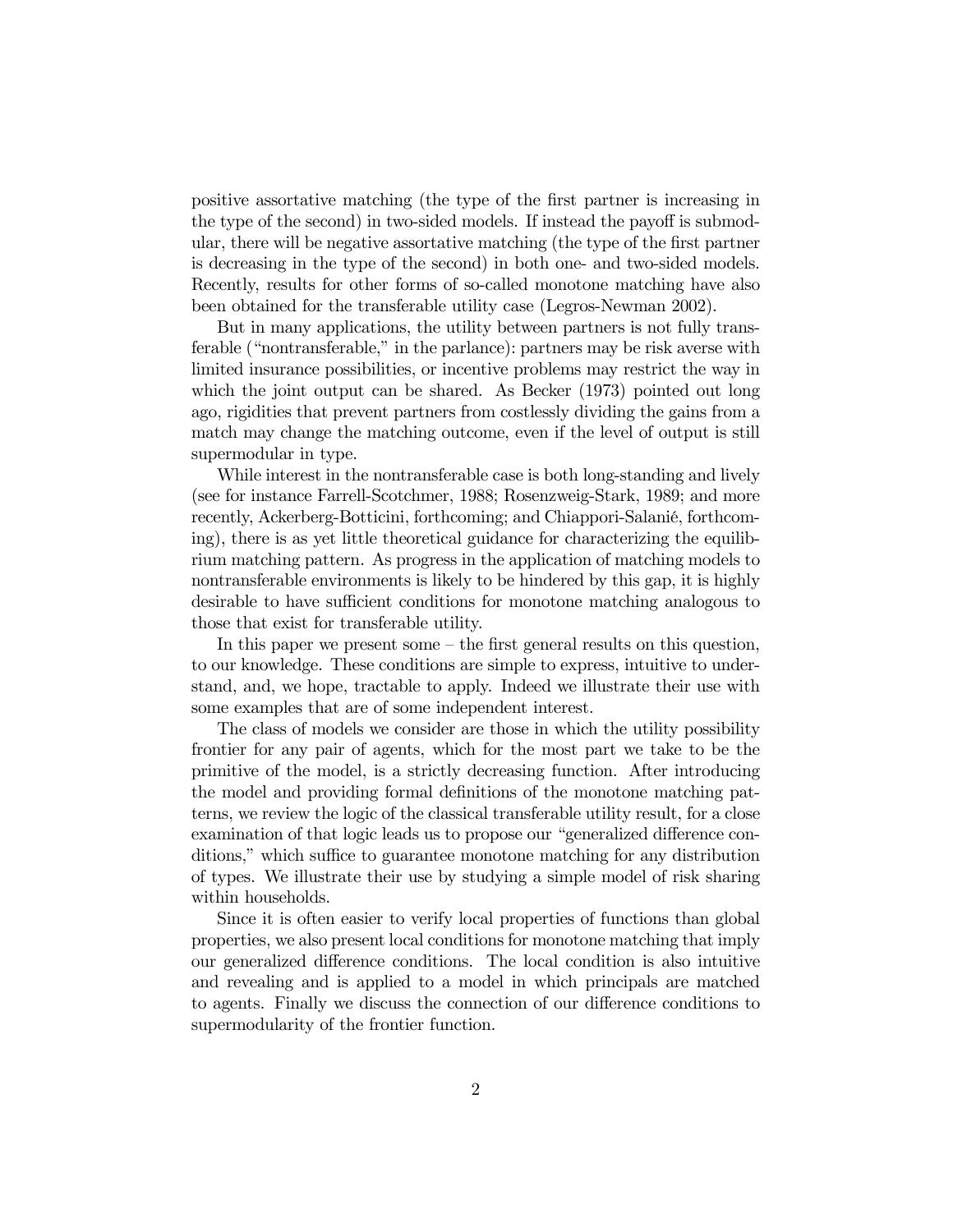## 2 Preliminaries

The economy is populated by a continuum of agents who differ in type, which is taken to be a real-valued attribute such as skill, wealth, or risk attitude. In the two-sided model, agents are also distinguished by a binary "gender" (man-woman, firm-worker, etc.). Payoffs exceeding that obtained in autarchy, which we normalize to zero for all types, are generated only if agents of opposite gender match. In the one-sided model, there is no gender distinction, but positive payoffs still require a match (in neither case is there any additional gain to matching with more than one other agent). For simplicity, we will assume that the measure of agents on each side of a two-sided model is equal. The type space A is a compact subset of the real line (or such a set crossed with  $\{0,1\}$  in the two-sided case), and the number of types may be finite or infinite. Either way, we think of there being a continuum of each type.

The object of analytical interest to us is the utility possibility frontier (since in equilibrium agents will always select an allocation on this frontier) for each possible pairing of agents. This frontier will be represented by a function  $\phi(a, b, v)$  which denotes the maximum utility generated by a type a in a match with a type b who receives utility v. We shall sometimes refer to the first argument of  $\phi$  as "*own type*" and the third argument as "*payoff.*"

Typically,  $\phi$  may be generated in part by choices made by the partners after they match. We assume throughout that this function is continuous and strictly decreasing in v and continuous in the types. If  $\phi(a, b, v)$  can be written  $f(a, b) - v$ , we have transferable utility (TU); otherwise, we have nontransferable utility (NTU).

The maximum equilibrium payoff that a could ever get in a match with  $b$ is  $\phi(a, b, 0)$ , since b would never accept a negative payoff. By slight abuse of notation, if  $v > \phi(b, a, 0)$ , we will define  $\phi(a, b, v) = 0$ . Note that  $\phi(a, b, v)$  is still strictly decreasing in  $[0, \phi(b, a, 0)]$  and that  $\phi(b, a, \phi(a, b, v)) = v$  for all v in this interval. In general,  $\phi(a, b, v) \neq \phi(b, a, v)$ .

The notation reflects two further assumptions of matching models, namely  $(1)$  that the payoff possibilities depend only on the types of the agents and not on their individual identities; and (2) the utility possibilities of the pair of agents do not depend on what other agents in the economy are doing, i.e., there are no externalities across coalitions. 1

<sup>&</sup>lt;sup>1</sup>Of course the equilibrium *payoffs* in one coalition will depend on the other coalitions, in general.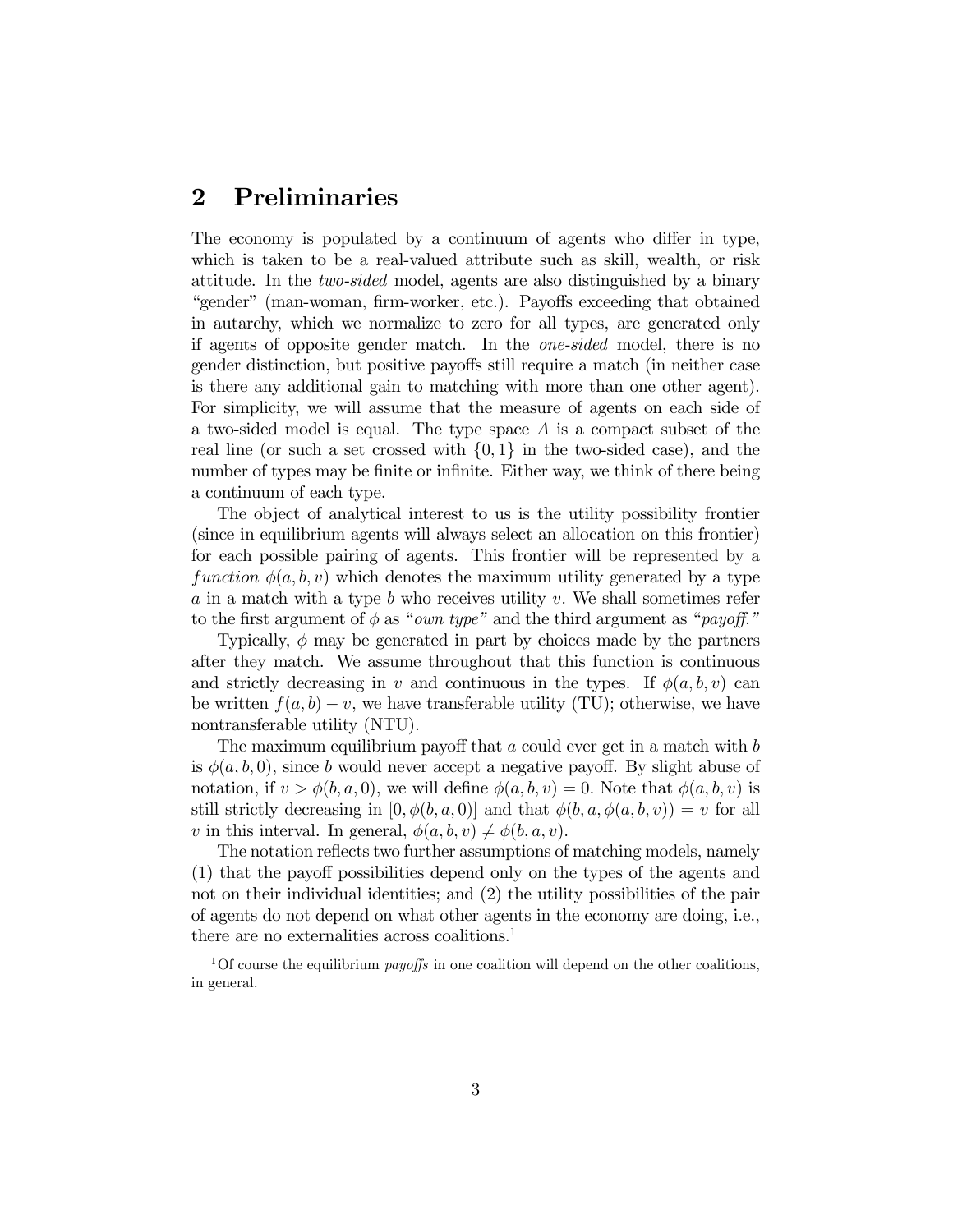### 2.1 Equilibrium

We use the core as our equilibrium concept. The equilibrium specifies the way types are matched  $-$  the focus of this paper  $-$  and the payoff to each type. Specifically, an equilibrium consists of a matching correspondence  $\mathfrak{M}: A \rightarrow$ A that specifies the type (s) to which each type is matched, and a payoff allocation  $u^*: A \to \mathbb{R}$  specifying the equilibrium utility achieved by each type. The key property it satisfies is a stability or no-blocking condition: if  $u^*$  is the equilibrium payoff allocation, then there is no  $a, b$  and v such that  $\phi(a, b, v) > u^*(a)$  and  $v > u^*(b)$ . Equilibria always exist under our assumptions 2 .

### 2.2 Descriptions of Equilibrium Matching Patterns

A match is a measurable correspondence

$$
\mathfrak{M}^*: A \rightrightarrows A.
$$

 $\mathfrak{M}^*$  is symmetric:  $a \in \mathfrak{M}^*(b)$  implies  $b \in \mathfrak{M}^*(a)$ . Let

$$
\overline{A} = \{ a \in A : \exists b \in \mathfrak{M}^*(a) : a \ge b \}
$$

be the set of larger partners. Obviously,  $\overline{A}$  depends on  $\mathfrak{M}^*$ , but we suppress this dependence in the notation. Note that in the case of two-sided matching, we identify  $\overline{A}$  with one of the sides.

Symmetry of  $\mathfrak{M}^*$  implies that the correspondence  $\mathfrak{M}$ 

$$
\mathfrak{M}: \overline{A} \rightrightarrows A
$$
, where  $b \in \mathfrak{M}(a) \Leftrightarrow b \in \mathfrak{M}^*(a) \& a \geq b$ ,

completely characterizes the assignment. The coalitions generated by  $\mathfrak{M}^*$ can then be written as ordered pairs  $(a, b) \in \overline{A} \times \mathfrak{M}(\overline{A})$ . Our descriptions of matching patterns will be in terms of the properties of the graph of M. Note that for a one-sided model, the graph of  $\mathfrak{M}$  is the portion of the graph of  $\mathfrak{M}^*$  that is on or below the 45<sup>0</sup> line.

When  $\mathfrak{M}$  is a monotone correspondence, matching is *monotone*. We consider only a few types of monotone matching patterns in this paper. For sets  $X, X' \subset \mathbb{R}$ , write  $X \succeq X'$  if  $x \in X$  and  $x' \in X'$  implies  $x \geq x'$ . An equilibrium satisfies segregation if  $\mathfrak{M}(a) = \{a\}$  for all a. It satisfies positive assortative

 $2$ The facts that there is a continuum of agents and that the only coalitions that matter are of size two at most technically make the core here a special case of the f-core. See Kaneko-Wooders  $(1996)$  for definitions and existence results — with a continuum of types, they also assume that the slopes of the frontiers are uniformly bounded away from zero, a condition that is satisfied if the marginal utility of consumption at autarchy is not infinite.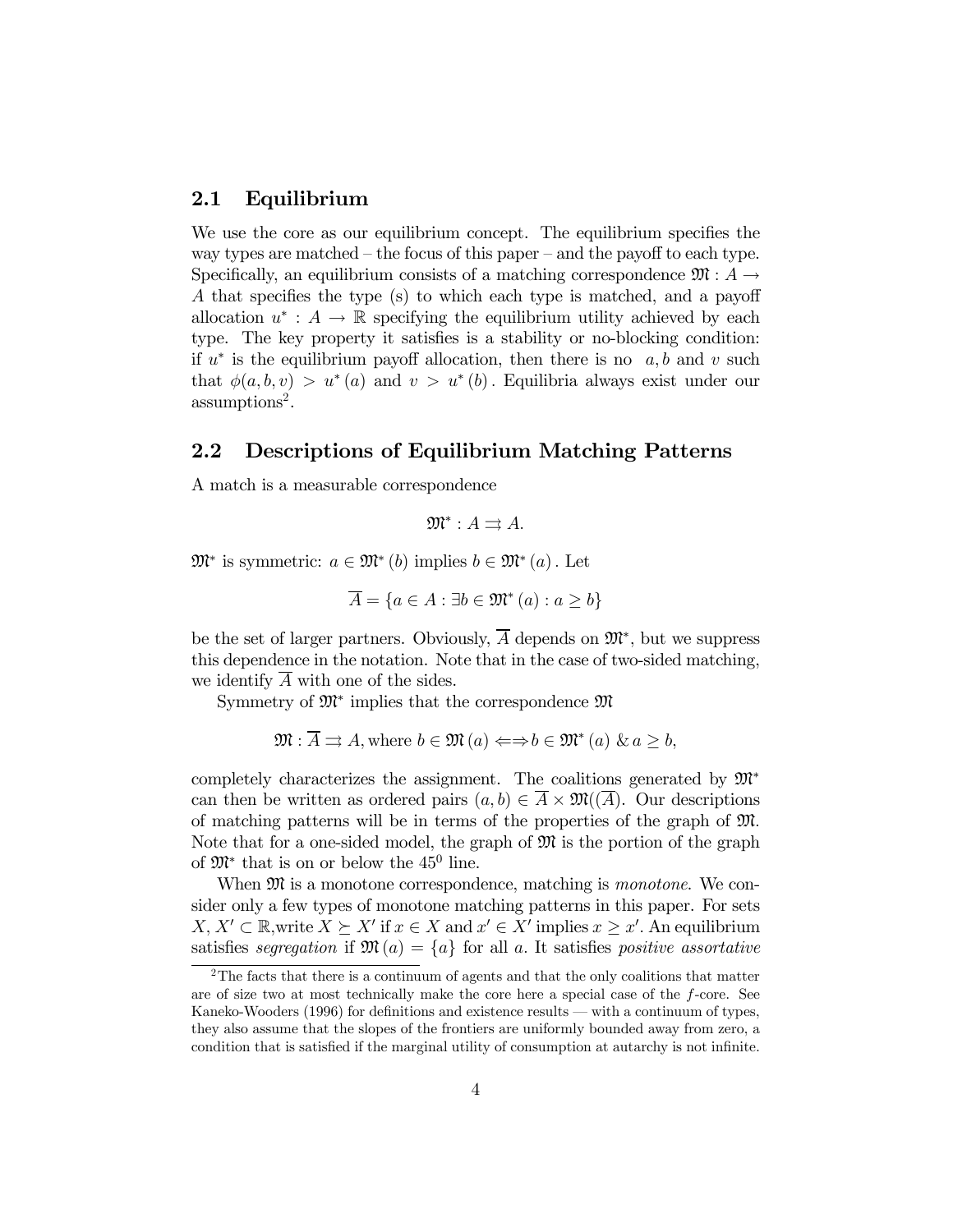*matching* (PAM) if for all  $a, b \in \overline{A}$ ,  $[a > b \Rightarrow \mathfrak{M}(a) \succeq \mathfrak{M}(b)]$ , and *negative* assortative matching (NAM) if for all  $a, b \in \overline{A}$ ,  $[a > b \Rightarrow \mathfrak{M}(b) \succeq \mathfrak{M}(a)]$ . In one sided models, an alternative way to say that there is NAM is that whenever we have types  $a > b \ge c > d, \langle a, c \rangle, \langle b, d \rangle$  and  $\langle a, b \rangle, \langle c, d \rangle$  are ruled out as possible matches (while  $\langle a, d \rangle$ ,  $\langle b, c \rangle$  is permitted).

Note that while segregation only occurs in one-sided models, PAM and NAM can occur in both one- and two-sided models. However, in this paper, when we refer to PAM, we shall be referring exclusively to two-sided models.

For brevity, we will say that an economy is *segregated (positively, nega*tively matched), if all equilibria are payoff equivalent to one with segregation (positive, negative matching).

## 3 Sufficient Conditions for Monotone Matching

Before proceeding, letís recall the nature of the conventional transferable utility result and why it is true, as that will provide us with guidance to the general case. In the TU case, only the total payoff  $f(a, b)$  is relevant. The assumption that is often made about  $f$  is that it satisfies *increasing* differences (ID): whenever  $a > b$  and  $c > d$ ,  $f(c, a) - f(d, a) > f(c, b) - f(d, b)$ . Why does this imply positive assortative matching (segregation in the onesided case), irrespective of the distribution of types? Usually, the argument is made by noticing that the total output among the four types is maximized (a condition of equilibrium in the TU case, but not, we should emphasize, in the case of NTU) when a matches with b and c with d: this is evident from rearranging the ID condition.

However, it is more instructive to analyze this from the equilibrium point of view. Suppose that  $a$  and  $b$  compete for the right to match with  $c$  rather than d. The increasing difference condition says that a can outbid b in this competition, since the incremental output produced if  $a$  were to switch to  $c$ exceeds that when b switches from  $d$  to  $c$ . In particular, this is true whatever the level of utility v that d might be receiving: (rewrite ID as  $f(c, a)$ )  $[f(d, a) - v] \ge f(c, b) - [f(d, b) - v]$ : this is literally the statement that a's willingness to pay for c, given that d is getting v, exceeds  $b$ 's). The key observation then is that whatever d gets, a outbids b to match with c. Thus a situation in which a matched with d and b with c is never stable: a will be happy to offer more to c than the latter is getting with  $b$  (this assumes that b prefers to be with c than with  $d$  – else b can upset the match himself  $\sim$  so if b is getting v' with c,  $f(c, b) - v' < f(c, b) - [f(d, b) - v]$  follows from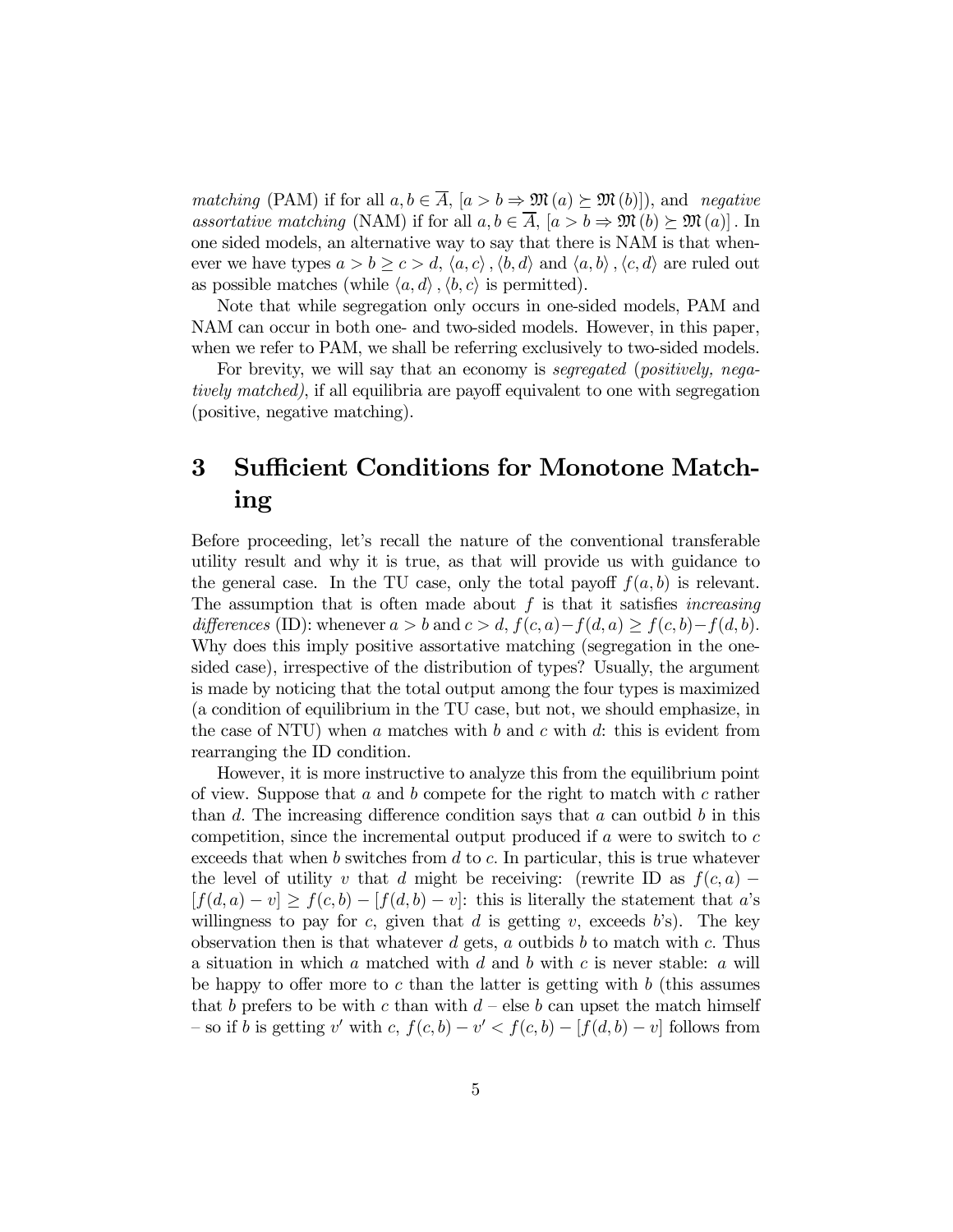$v' > f(d, b) - v$ ). The ID result is distribution free: the type distribution will affect the payoffs, but the argument given above says that  $a$  matches with  $c$ and b with d regardless of what these might be.

Now the easy thing about the TU case is that if  $a$  outbids  $b$  at one level of v, he does so for all v. Such is not the case with NTU. Our sufficient condition will have to explicitly require that  $a$  can always outbid  $b$ , something which is necessary to make things work in the TU case as well but which is automatically taken care of by the very structure of TU. To be explicit that the condition must be satisfied for all  $v$  may seem stringent, but the nature of the result sought, namely monotone matching regardless of the distribution, is also strong. At the same time, since it includes TU as a special case, it is actually weaker!

The distinguishing feature of NTU models is that the division of the surplus between the partners can no longer be separated from the level that they generate. Switching to a higher type partner may not be attractive if it is also more costly to transfer utility to a high type, that is, if the frontier is steeper. A sufficient condition for PAM is that not only is there the usual complementarity in the production of surplus, but also there is a complementarity in the transfer of surplus  $-$  frontiers are flatter, as well as higher, for high types. This will perhaps be more apparent from the local form of our conditions.

### 3.1 Generalized Difference Conditions

Let  $a > b$  and  $c > d$  and suppose that d were to get v. Then the above reasoning would suggest that  $a$  would be able to outbid  $b$  for  $c$  if

$$
\phi(c, a, \phi(a, d, v)) \ge \phi(c, b, \phi(b, d, v). \tag{1}
$$

The LHS is a's willingness to pay (in utility terms) for c rather than  $d$ , given that d receives v (a then receives  $x = \phi(a, d, v)$ , so c would get  $\phi(c, a, x)$ if matched with a). Intuitively,  $\phi(c, a, \phi(a, d, v))$  is the amount of extra utility that  $a$  can give to  $c$ , over what he is getting in a match with  $d$  when  $d$  gets  $v$ , and the RHS is the counterpart expression for b. Thus the condition says that  $a$  can outbid  $b$  in an attempt to match with  $c$  instead of  $d$ .

If this is true for any value of  $v$  then we expect that an equilibrium will never have a matched with  $d$  while  $b$  is matched with  $c$ . But this is all that is meant by PAM:  $a$ 's partner can never be smaller than  $b$ 's. In the case of one sided models, taking  $c = a$  and  $d = b$  gives us segregation: everyone's partner is identical to himself.

Before proving our main result, we shall need to establish that equilibria in this environment satisfy an equal treatment property: all agents of the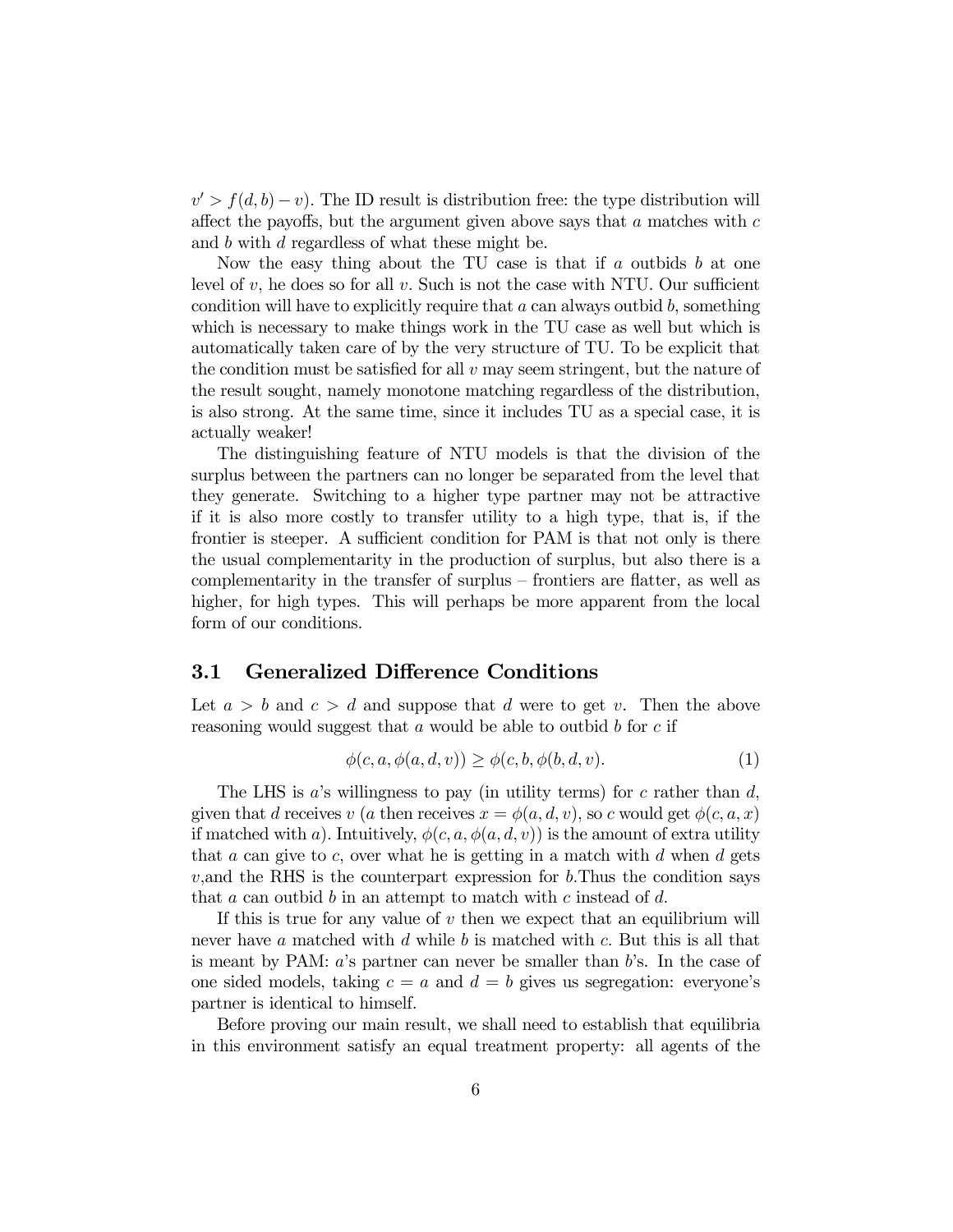same type receive the same equilibrium payoff. The reason that an argument needs to be made is that this is not a general property of the core in NTU models. <sup>3</sup> But strictly decreasing frontiers ensure it is satisfied.

Lemma 1 (Equal Treatment) All agents of the same type receive the same equilibrium payoff.

**Proof.** Suppose that there are two agents i and j of type a getting different utilities,  $v > v'$ , and that the partner of agent i is of type b. Then the b gets  $\phi(b, a, v) < \phi(b, a, v')$ , where the inequality follows from the fact that  $\phi$  is strictly decreasing in v. Thus there exists  $\epsilon > 0$  such that  $\phi(b, a, v' + \epsilon)$  $\phi(b, a, v); (j, b)$  can therefore block the equilibrium, a contradiction.  $\blacksquare$ 

This allows us to refer to payoffs simply by  $v_a$  etc. without ambiguity.

When satisfied by any  $v, a > b$ , and  $c > d$ , condition (1) is called Generalized Increasing Differences (GID).<sup>4</sup> The concept is illustrated in Figure 1. The frontiers for the matched pairs  $\langle d, b \rangle$ ,  $\langle b, c \rangle$ ,  $\langle c, a \rangle$ , and  $\langle a, d \rangle$  are plotted in a four-axis diagram. The compositions in (1) are indicated by following the arrows around from a level of utility  $v$  for  $d$ . Note that the utility  $c$  ends up with on the " $a$  side" exceeds that on the  $b$  side of the diagram.

Our main result states that GID is sufficient for segregation (PAM in the two-sided case). There is an analogous condition, Generalized Decreasing  $Differences$  (GDD), for NAM.

**Proposition 1** (1) A sufficient condition for segregation in one-sided models and PAM in two-sided models is generalized increasing differences  $(GID)$ : whenever  $a > b, c > d$ , and for all  $v \in [0, \phi(d, a, 0)]$ , we have  $\phi(c, a, \phi(a, d, v))$  $\phi(c, b, \phi(b, d, v)).$ 

$$
t > t'
$$
 and  $s > s'$  implies  $\psi(t, s) * \psi(t', s)^{-1} \succeq \psi(t, s') * \psi(t', s')^{-1}$ .

Generalized Increasing Differences (GID) just corresponds to the case in which  $G =$ monotone functions from  $\mathbb R$  to itself,  $\succeq$  = the pointwise order, and  $*$  = functional composition.

<sup>&</sup>lt;sup>3</sup>Suppose there are two types,  $a$  and  $b$ , with the measure of the  $b$ 's exceeding that of the  $a$ 's. If an  $a$  and a  $b$  match, each gets a payoff of exactly 1, while unmatched agents or agents who match with their own type get 0. There is no means to transfer utilty. Then any allocation in which every a is matched to a b, with the remaining b's unmatched, is in the core. But some bís get 1 while others get 0, violating equal treatment.

<sup>&</sup>lt;sup>4</sup>The designation generalized increasing differences may be justified as follows. Let  $T$ be a well-ordered set with  $\geq$  as the order. Let G be a (possibly partially) ordered group with operation  $*$  and order  $\succeq$ . We are interested in maps from  $\psi : T^2 \to G$ .

When  $G = \mathbb{R}, \geq \infty$ , and  $* = \text{real addition}$ , then the standard notion of increasing differences can be written as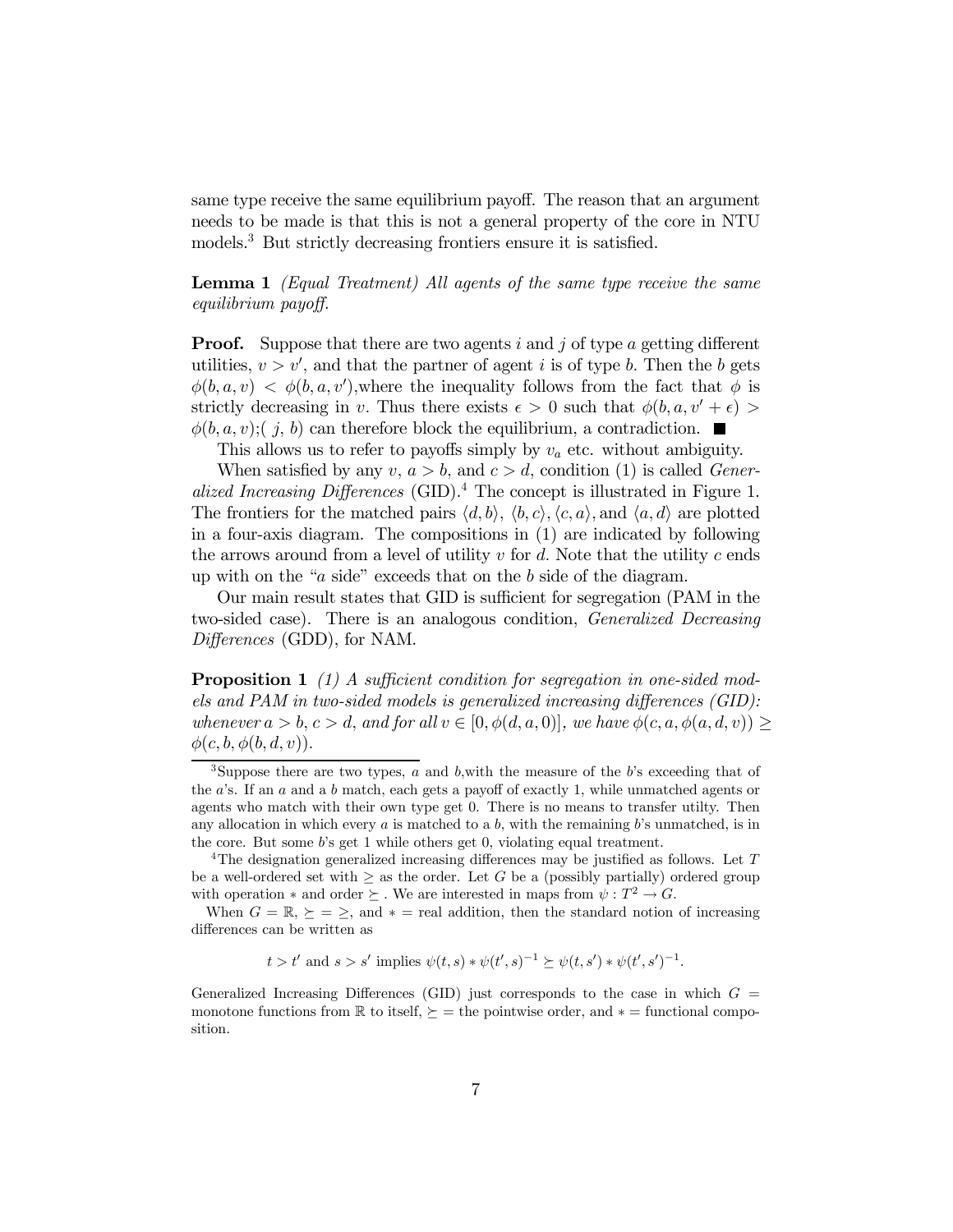

Figure 1: Generalized increasing differences.

 $(2)$  A sufficient condition for NAM is generalized decreasing differences (GDD): whenever  $a > b$ ,  $c > d$ , and for all  $v \in [0, \phi(d, b, 0)]$ , we have  $\phi(c, b, \phi(b, d, v) \geq \phi(c, a, \phi(a, d, v)).$ 

**Proof.** Here we consider only the one-sided cases; the two-sided cases are similar. For segregation, suppose that instead we have a positive measure of heterogeneous matches of the form  $\langle a, b \rangle$  and that the equilibrium is not payoff equivalent to segregation. Then a must strictly prefer being matched to  $b$ rather than being matched to an  $a: v_a = \phi(a, b, v_b) > \phi(a, a, v_a)$ , where the other a's payoff is also  $v_a$  by equal treatment. Hence,  $v_a > \phi(a, a, \phi(a, b, v_b))$ . Similarly, the fact that b doesn't want to switch to a implies  $v_b > \phi(b, b, v_b)$ . Composing the "inverse" functions  $\phi(a, b, \cdot)$  with this inequality yields  $v_a$  $\phi(a, b, \phi(b, b, v_b))$ . It then follows that  $\phi(a, a, \phi(a, b, v_b)) < \phi(a, b, \phi(b, b, v_b))$ which contradicts GID condition (taking  $c = a$  and  $d = b$  there), and we conclude that the economy is segregated.

For one-sided NAM, it suffices to rule out as possible equilibrium matches  $(\langle a, b \rangle, \langle c, d \rangle)$  and  $(\langle a, c \rangle, \langle b, d \rangle)$  whenever  $a > b \geq c > d$ . Suppose to the contrary that  $\langle a, b \rangle$  and  $\langle c, d \rangle$  is part of a stable match that is not payoff equivalent to a negative one. Then  $\phi(a, b, v_b) > \phi(a, d, v_d)$  (a prefers b to d) and  $v_b > \phi(b, c, v_c) = \phi(b, c, \phi(c, d, v_d))$  (b prefers a to c). Apply  $\phi(b, a, \cdot)$  to the first inequality, to get  $v_b < \phi(b, a, \phi(a, d, v_d))$ . Thus,  $\phi(b, c, \phi(c, d, v_d))$  $\phi(b, a, \phi(a, d, v_d))$ , contradicting GDD. If instead  $\langle a, c \rangle$  and  $\langle b, d \rangle$  are sta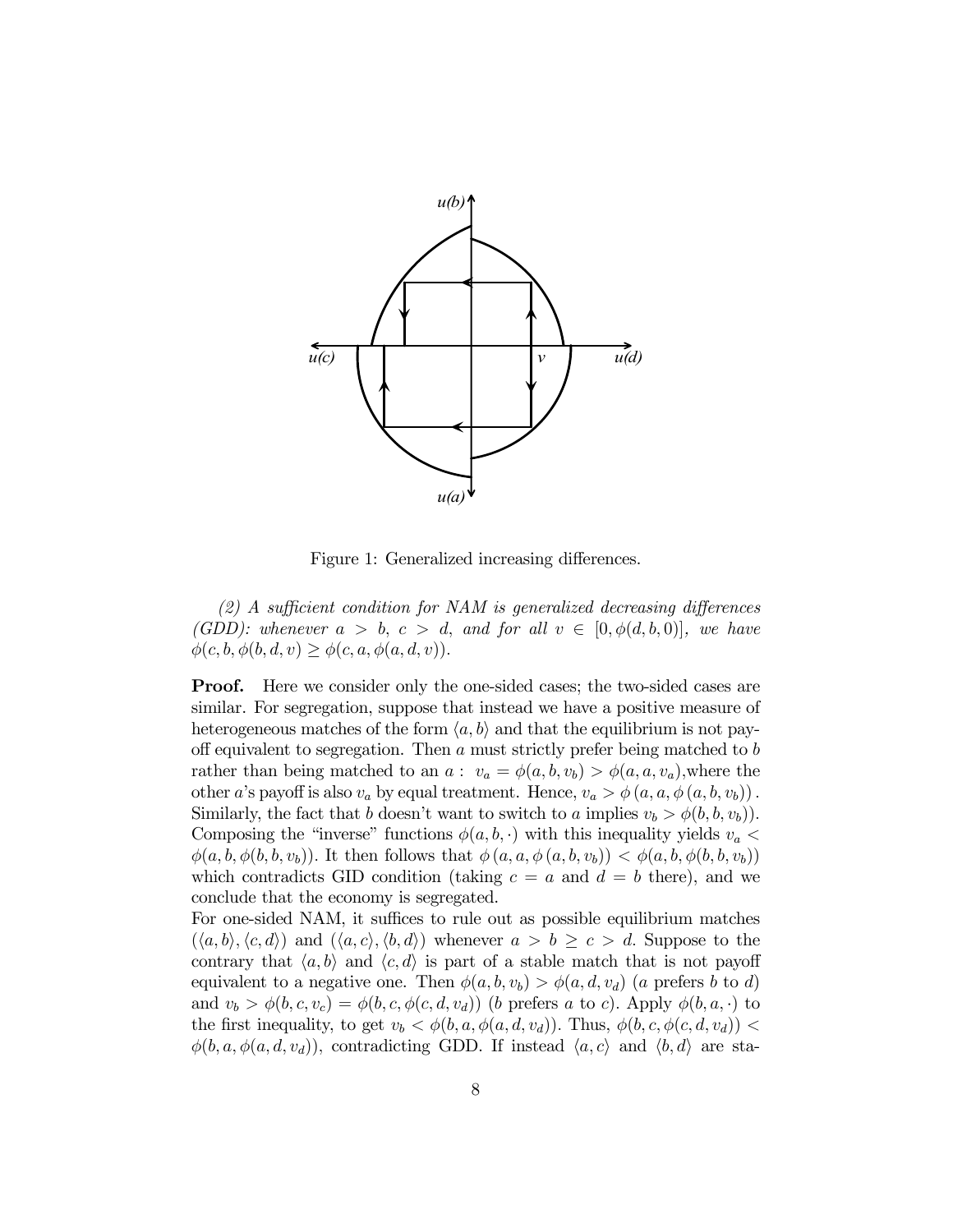ble, we have  $\phi(a, c, v_c) > \phi(a, d, v_d) \implies v_c < \phi(c, a, \phi(a, d, v_d))$  and  $v_c >$  $\phi(c, b, \phi(b, d, v_d))$ , which again contradicts GDD.

We now apply this result to a model of risk sharing within households. Although risk sharing within households has attracted considerable attention in the development literature and economics of the family, we are not aware of any attempts to establish formally what the pattern of matching among agents with differing risk attitudes would be, something which is obviously important for empirical identification.

Example 1 (Risk sharing). Consider a one-sided household production model in which ouput is random, with a finite number of possible outcomes  $w_i > 0$ and associated probabilities  $\pi_i$ . All agents are expected utility maximizers who are identical except for initial wealth. The utility of income is  $ln(a+x)$ , where type  $a \in [1, \bar{a}]$  is initial wealth (or it can be interpreted as an index of absolute risk aversion:  $\rho_a(x) = \frac{1}{a+1}$  $\frac{1}{a+x}$  is strictly decreasing in a for all x). The only risk sharing possibilities in this economy lie within a household consisting of two agents. When partners match, their (explicit or implicit) contract specifies how each realization of the output will be shared between them.

The utility possibility frontier for a match between and a and a b is generated by solving the optimal risk sharing problem:

$$
\phi(a, b, v) \equiv \max_{\{x_i\}} \Sigma_i \pi_i \ln(a + w_i - x_i) \ s.t. \ \Sigma_i \pi_i \ln(b + x_i) \ge v. \tag{2}
$$

The first-order condition (Borch's rule) is  $\frac{1}{a+w_i-x_i} = \lambda \frac{1}{b+i}$  $\frac{1}{b+x_i}$ , where  $\lambda$  is the multiplier on the constraint, from which one solves for the optimal sharing rule:

$$
x_i = (w_i + a + b)e^{v - \sum_i \pi_i \ln(w_i + a + b)} - b.
$$

This yields

$$
\phi(a, b, v) = \ln(1 - e^{v - \Sigma_i \pi_i \ln(w_i + a + b)}) + \Sigma_i \pi_i \ln(w_i + a + b).
$$

We claim that the GDD is satisfied. Let  $a > b$  and  $c > d$ , and let  $\Sigma_{ab}$ denote  $\Sigma_i \pi_i \ln(w_i + a + b)$ . Then

$$
\begin{array}{rcl}\n\phi(c, a, \phi(a, d, v) & = & \ln(1 - e^{\ln(1 - e^{v - \Sigma_{ad}}) + \Sigma_{ad} - \Sigma_{ac}}) + \Sigma_{ac} \\
& = & \ln(1 - e^{\Sigma_{ad} - \Sigma_{ac}} + e^{v - \Sigma_{ac}}) + \Sigma_{ac}\n\end{array}
$$

and

$$
\phi(c, b, \phi(b, d, v)) = \ln(1 - e^{\Sigma_{bd} - \Sigma_{bc}} + e^{v - \Sigma_{bc}}) + \Sigma_{bc}.
$$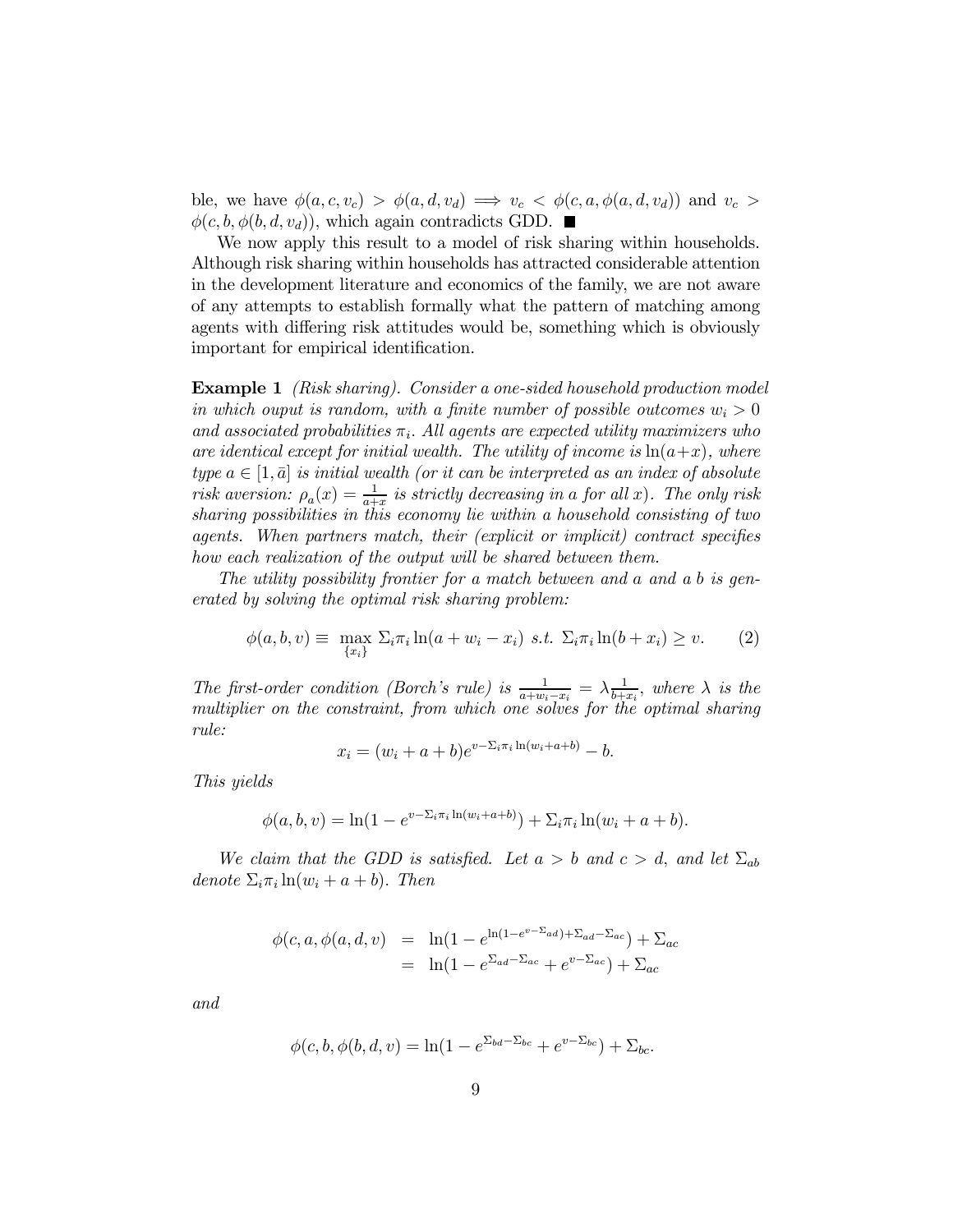Now,

$$
\phi(c, a, \phi(a, d, v)) \; < \; \phi(c, b, \phi(b, d, v))
$$

if and only if

$$
(1 - e^{\Sigma_{ad} - \Sigma_{ac}} + e^{v - \Sigma_{ac}})e^{\Sigma_{ac}} < (1 - e^{\Sigma_{bd} - \Sigma_{bc}} + e^{v - \Sigma_{bc}})e^{\Sigma_{bc}},
$$

that is if  $e^{\sum_{ac}} - e^{\sum_{bc}} - e^{\sum_{bd}}$ . But this is just the requirement that the function  $e^{\sum_{ab}}$  satisfies decreasing differences, which it clearly does, since  $\frac{\partial^2}{\partial \sum_{ab}} \sum_{c} \frac{\sum_{b} V_{c}(\sum_{b} 1)}{c}$  $\frac{\partial^2}{\partial a \partial b} e^{\Sigma_{ab}} = -e^{\Sigma_{ab}} Var(\frac{1}{w+a})$  $\frac{1}{w+a+b}$  < 0. Thus GDD is indeed satisfied, and we conclude that in the risk-sharing economy with logarithmic utility, agents will always match negatively in wealth. This is of course intuitive: the most risk averse share risk with the least risk averse, while the moderately risk averse share with each other.

### 3.2 A Local Condition

Often it is easier to check whether a condition holds locally than globally. We now provide a set of local conditions which suffice for monotone matching. In addition to being computationally convenient, these conditions illuminate the "complementarity in transferability" property alluded to above. In this section we suppose that  $\phi(x, y, v)$  is twice differentiable (except of course at  $v = \phi(y, x, 0)$ .

**Proposition 2** (1) A sufficient condition for segregation (or PAM) is that for all  $x, y \in A \times A$  and  $v \in [0, \phi(y, x, 0)), \ \phi_{12}(x, y, v) \ge 0, \ \phi_{13}(x, y, v) \ge 0$ and  $\phi_1(x, y, v) \geq 0$ .

(2) A sufficient conditions for NAM is that for all  $x, y \in A \times A$  and  $v \in$  $[0, \phi(y, x, 0)), 0 \ge \phi_{12}(x, y, v), 0 \ge \phi_{13}(x, y, v) \text{ and } \phi_1(x, y, v) \ge 0.$ 

**Proof.** We show that the local conditions imply the generalized difference conditions. Fix  $v, a > b$  and  $c > d$ , and consider the case (1) for segregation (the other case is similar). Then  $\phi_{12} \geq 0$  implies that for any  $x \in [d, c]$ 

$$
\phi_1(x, a, \phi(b, d, v)) \ge \phi_1(x, b, \phi(b, d, v));
$$

 $\phi_1 \geq 0$  implies  $\phi(a, d, v) \geq \phi(b, d, v)$ , and  $\phi_{13} \geq 0$  in turn yields

$$
\phi_1(x, a, \phi(a, d, v)) \ge \phi_1(x, a, \phi(b, d, v)),
$$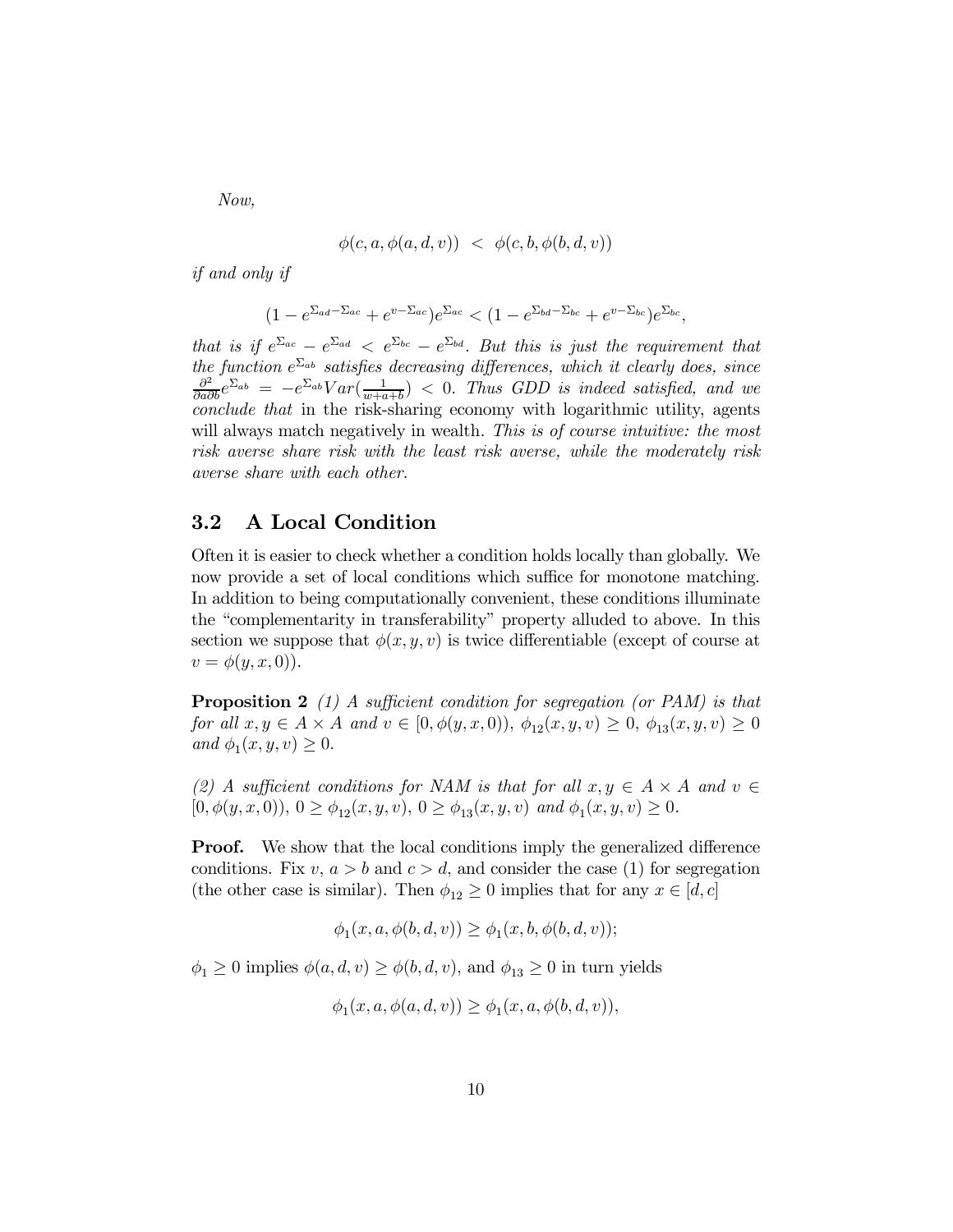so that  $\phi_1(x, a, \phi(a, d, v)) \ge \phi_1(x, b, \phi(b, d, v))$ . Integrating both sides of this inequality over  $x$  from  $d$  to  $c$  then gives

$$
\phi(c, a, \phi(a, d, v)) - \phi(d, a, \phi(a, d, v)) \ge \phi(c, b, \phi(a, b, v)) - \phi(d, b, \phi(b, d, v));
$$

Noting that  $\phi(d, a, \phi(a, d, v)) = \phi(d, b, \phi(b, d, v)) = v$  gives us GID.

Obviously, with TU,  $\phi_{13} = 0$ , so this reduces to the standard condition in that case. The extra term reflects the fact that changing the type results in a change in the slope of the frontier, so the extra utility available to her is the extra she contributes adjusted by the change in slope. For segregation, the idea is that higher types can transfer utility to their partners more easily  $(\phi_3$  is less negative, hence flatter).

The conditions imply that the total possible transfer of utility is everywhere increasing in type  $\left(\frac{d}{dt}\right)$  $\frac{d}{da}\phi_1(x, a, \phi(x, a, v)) = \phi_{12} + \phi_{13} \cdot \phi_1$ . Indeed, this is a necessary implication of GID. To see this, take  $a > b$  and  $c > d$ and note that GID is equivalent to  $\phi(c, a, \phi(a, d, v)) - \phi(d, a, \phi(a, d, v)) \geq$  $\phi(c, b, \phi(b, d, v)) - \phi(d, b, \phi(b, d, v))$ . Dividing by  $c - d$  and taking limits as  $c \to d$  yields  $\phi_1(d, a, \phi(a, d, v)) \ge \phi_1(d, b, \phi(b, d, v))$ . Dividing by  $a - b$  and letting  $a \to b$  yields  $\phi_{12}(d, b, \phi(b, d, v)) + \phi_{13}(d, b, \phi(b, d, v)) \cdot \phi_1(b, d, v) \ge 0.$ 

Weaker sufficient conditions can be found, but as they involve compositions of  $\phi$  and its partial derivatives, they appear to be no easier to apply than GID and GDD, so we omit them.

Finally, note that the condition  $\phi_1 \geq 0$  is less restrictive then might first appear: in a model in which instead  $0 \geq \phi_1$  everywhere, one can redefine the type space with the "reverse" order; then the cross partial  $\phi_{12}$  retains its sign, while  $\phi_{13}$  and  $\phi_1$  reverse sign and Proposition 2 can be applied.

The following example is based on Newman (1999).

Example 2 (Matching principals and agents). There is a continuum of riskneutral principals with type indexed by  $p \in (\frac{1}{2})$  $(\frac{1}{2}, 1)$ , and an equal measure of agents with type index  $a > 1$ . The principal's type p indicates the probability that his agent's effort  $e$ , which can either be 1 or 0, is correctly detected. All tasks are equally productive, yielding expected revenue  $\pi$ , and every principal wishes to implement  $e = 1$ . All agents derive utility  $\ln y$  from income y; their type represents initial wealth.

As this is a two sided model, one needs to compute  $\phi$  from both points of view. The frontier for a principal of type p who is matched to an agent of type a is given by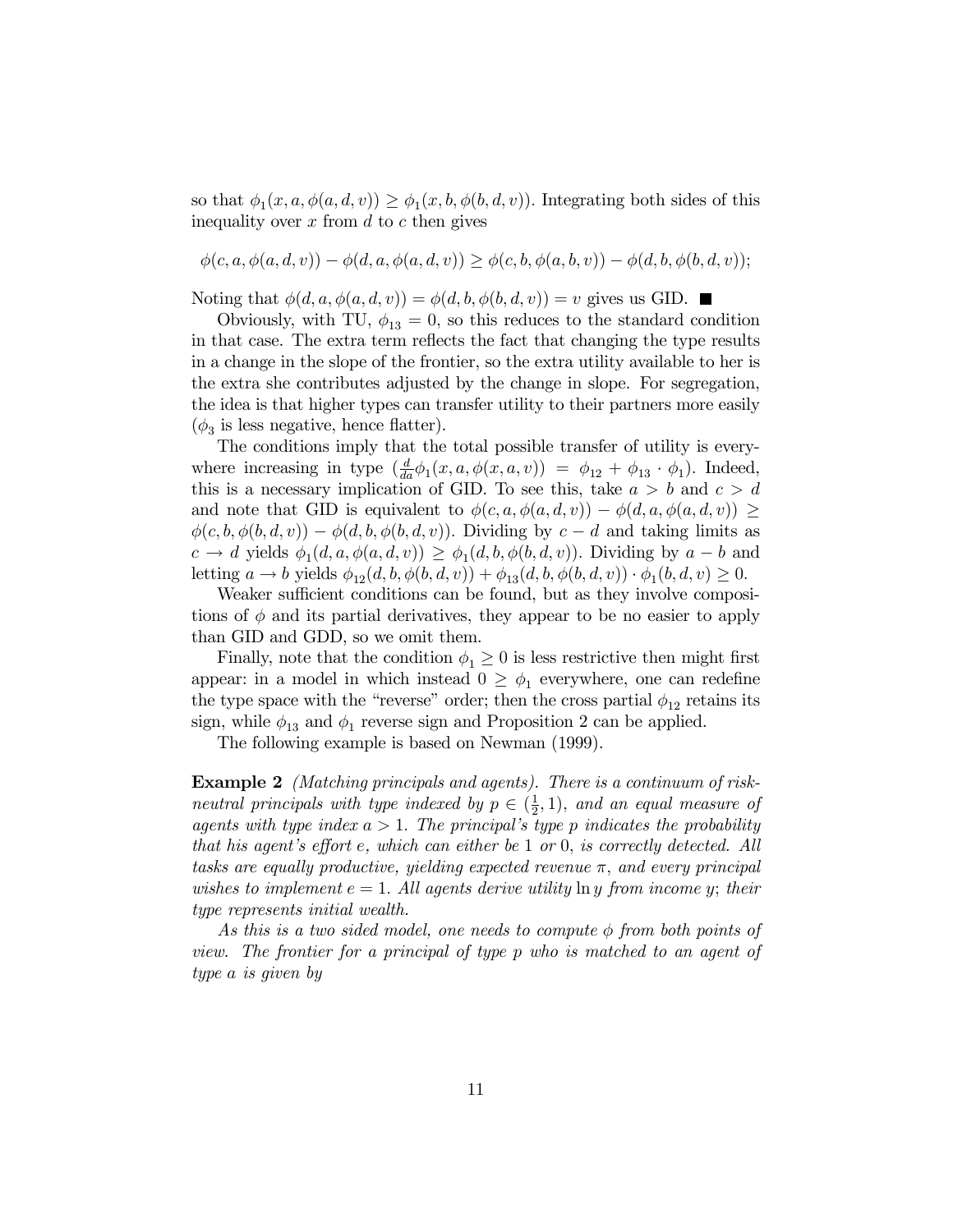$$
\phi(p, a, v) = \max \ \pi - pw_1 - (1 - p)w_0
$$
  
s.t.  $p \ln(a + w_1) + (1 - p) \ln(a + w_0) - 1 \ge v$   

$$
p \ln(a + w_1) + (1 - p) \ln(a + w_0) - 1 \ge (1 - p) \ln(a + w_1) + p \ln(a + w_0),
$$

where  $w_1$  and  $w_0$  are the wages paid in case the signal of effort is 1 or 0 respectively. The second inequality is the incentive compatibility condition that ensures the agent takes high effort.

The frontier for an agent of type a matched to a principal of type p who gets v is

$$
\phi(a, p, v) = \max p \ln(a + w_1) + (1 - p) \ln(a + w_0) - 1
$$
  

$$
\pi - pw_1 - (1 - p)w_0 \ s.t. \ge v
$$
  

$$
p \ln(a + w_1) + (1 - p) \ln(a + w_0) - 1 \ge (1 - p) \ln(a + w_1) + p \ln(a + w_0),
$$

The solution to these problems yields

$$
\phi(p, a, v) = \pi + a - e^{v+1} [p e^{\frac{1-p}{2p-1}} + (1-p) e^{\frac{p}{2p-1}}]
$$

and

$$
\phi(a, p, v) = \frac{1-p}{2p - 1} + \ln\left(\frac{\pi + a - v}{pe^{\frac{1}{2p - 1}} + 1 - p}\right)
$$

Intuition might suggest that since wealthier agents are less risk averse, they should be matched to tasks for which the signal quality is poor, since these tasks are effectively riskier. This intuition is incomplete, and indeed misleading, as the following application of Proposition 2 indicates.

It is straightforward to verify that when own type is a principal,

$$
\phi_1=\left(e^{\frac{p}{2p-1}}-e^{\frac{1-p}{2p-1}}+\frac{p}{\left(2p-1\right)^2}e^{\frac{1-p}{2p-1}}+\frac{1-p}{\left(2p-1\right)^2}e^{\frac{p}{2p-1}}\right)e^{v+1}=\phi_{13}>0,
$$

that when own type is an agent,  $\phi_1 = \frac{1}{\pi + a - v} > 0$  and  $\phi_{13} = \left(\frac{1}{\pi + a - v}\right)^2 > 0$ , and that  $\phi_{12} = 0$  in either case. Thus the agents with lower risk aversion (higher wealth) are matched to principals with higher quality signals, *i.e.* more observable tasks. This result may appear surprising, since empirically we tend to associate less observable tasks to wealthier workers. The intuition is that incentive compatibility entails that the amount of risk borne by the agent increases with wealth  $(w_1 - w_0 = \frac{(e^{\frac{1}{2p-1}}-1)(\pi+a-v)}{\frac{1}{2p-1}})$  $\frac{1}{pe^{2p-1}-1(1-p)}$  ); when this effect is rapid enough, as it is with logarithmic utility, it swamps the decline in risk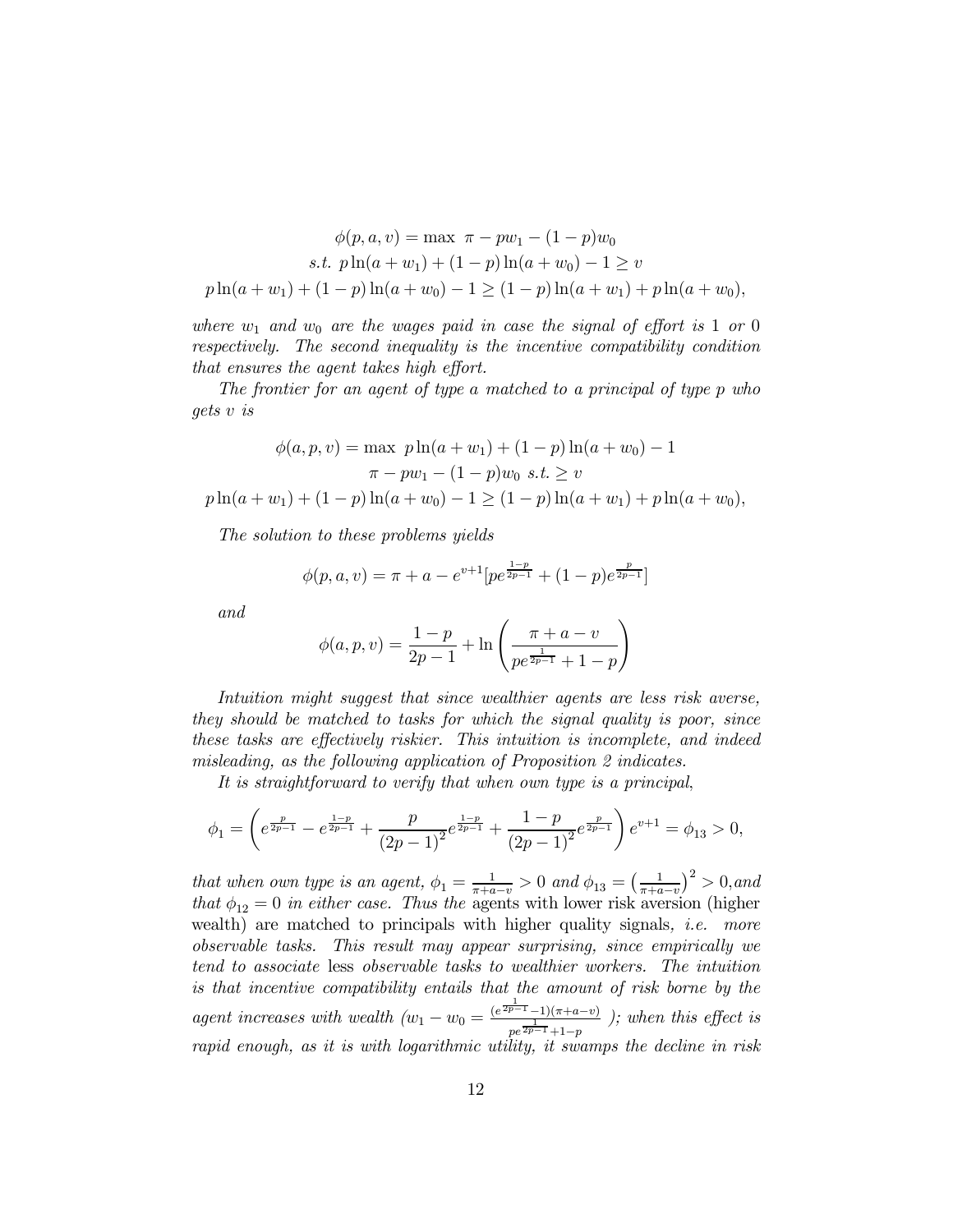aversion. Wealthier agents therefore have higher cost for given v;it is best to transfer this to them along a flatter frontier, i.e. to assign them to the better signals.

This example is instructive because the entire effect comes from the nontransferability of the problem. There is no direct "productive" interaction between principal type and agent type  $(\phi_{12} = 0)$ ; only the complementarity between type and transferability plays a role in determining the match.

Finally, as is apparent from their derivation, the local conditions are stronger than generalized difference conditions, even restricting to smooth frontier functions. This is of practical as well as logical interest: as we saw, Example 1 satisfies GDD, from which we concluded there is negative matching in wealth. But in spite being smooth,  $\phi(a, b, v) = \ln(1$  $e^{v-\sum_i \pi_i \ln(w_i+a+b)}) + \sum_i \pi_i \ln(w_i+a+b) \equiv \ln(1-e^{v-\sum_{ab}}) + \sum_{ab}$  doesn't satisfy our local condition:

$$
\phi_1 = \frac{1}{1 - e^{v - \Sigma_{ab}}} \frac{\partial \Sigma_{ab}}{\partial a} > 0,
$$
  

$$
\phi_{12} = \frac{1}{(1 - e^{v - \Sigma_{ab}})^2} \left( (1 - e^{v - \Sigma_{ab}}) \frac{\partial^2 \Sigma_{ab}}{\partial a \partial b} - e^{v - \Sigma_{ab}} \left( \frac{\partial \Sigma_{ab}}{\partial a} \right)^2 \right) < 0,
$$

yet

$$
\phi_{13} = \frac{e^{v - \Sigma_{ab}}}{(1 - e^{v - \Sigma_{ab}})^2} \frac{\partial \Sigma_{ab}}{\partial a} > 0.
$$

#### 3.3 Lattice Theoretic Conditions

Proposition 2 can be weakened by considering (possibly) nondifferentiable functions that are supermodular in pairs of variables.

**Proposition 3** (1) A sufficient condition for segregation (PAM in two sided models) is that  $\phi$  is supermodular in types, increasing in own type, and supermodular in own type and payoff.

(2) A sufficient condition for NAM is that  $\phi$  is submodular in types, increasing in own type and submodular in own type and payoff.

**Proof.** Consider case (1); the other case is similar. Take  $v, a > b$  and  $c > d$ . Supermodularity in own type and partner's utility, along with increasing in own type implies  $\phi(c, a, \phi(a, d, v)) + \phi(d, a, \phi(b, d, v)) \geq \phi(c, a, \phi(b, d, v)) +$  $\phi(d, a, \phi(a, d, v)),$  or  $\phi(c, a, \phi(a, d, v))-\phi(d, a, \phi(a, d, v)) \geq \phi(c, a, \phi(b, d, v))$  $\phi(d, a, \phi(b, d, v))$ . But the right hand side of the latter inequality weakly exceeds  $\phi(c, b, \phi(b, d, v)) - \phi(d, b, \phi(b, d, v))$  by supermodularity in types. Thus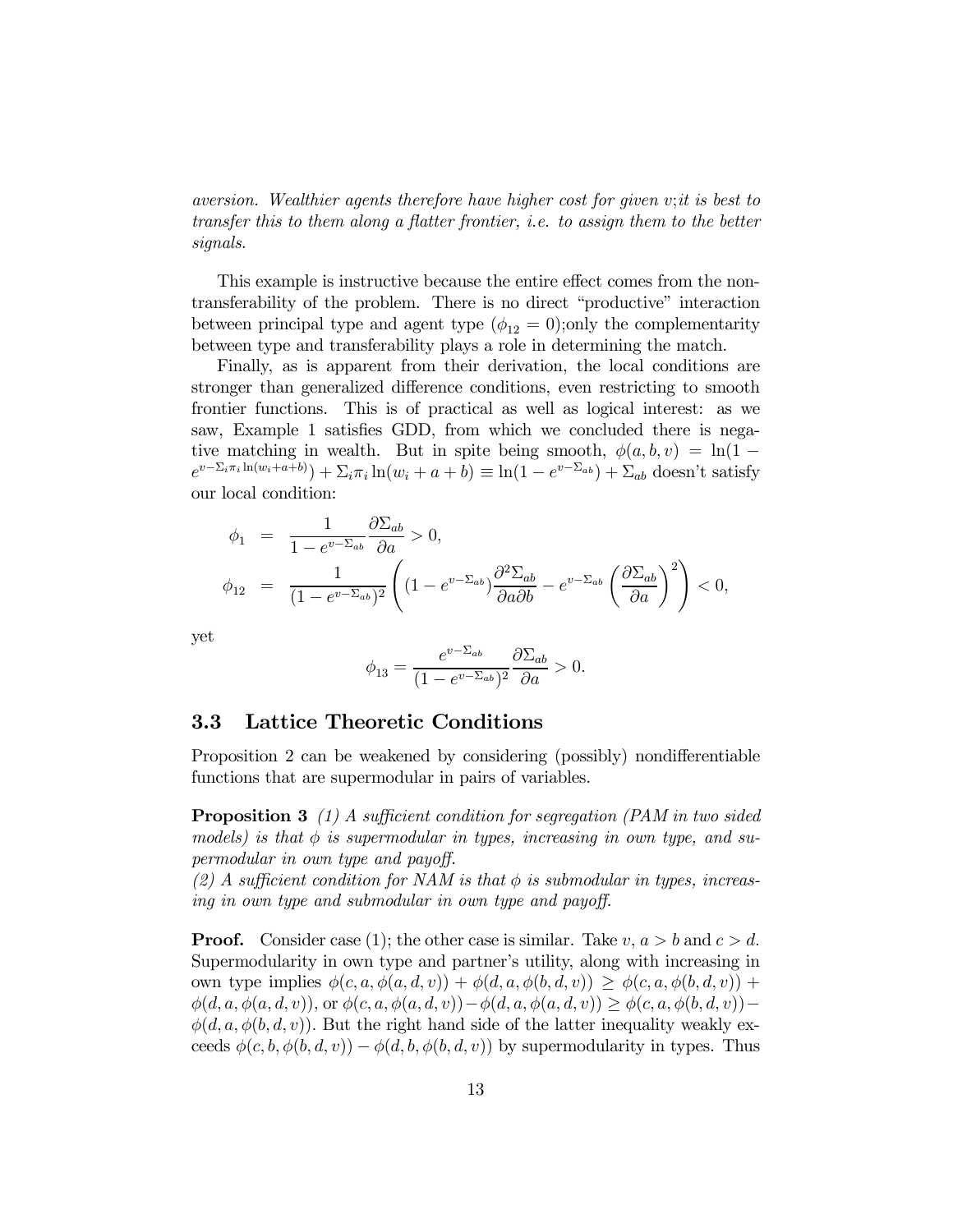$\phi(c, a, \phi(a, d, v))-\phi(d, a, \phi(a, d, v)) \geq \phi(c, b, \phi(b, d, v))-\phi(d, b, \phi(b, d, v)),$  and since  $\phi(d, a, \phi(a, d, v)) = \phi(d, b, \phi(b, d, v)) = v, \phi(c, a, \phi(a, d, v)) \geq \phi(c, b, \phi(b, d, v)),$ which is GID.  $\blacksquare$ 

It is evident from this proposition that a stronger sufficient condition for segregation (or PAM) is that  $\phi$  itself is a supermodular function that is increasing in own type. Indeed, given  $v, a > b$  and  $c > d$ , put  $x =$  $(d, a, \phi(a, d, v))$  and  $y = (c, b, \phi(b, d, v))$  in the defining inequality  $\phi(\mathbf{x} \vee \mathbf{y}) +$  $\phi(\mathbf{x}\wedge\mathbf{y}) > \phi(\mathbf{x})+\phi(\mathbf{y})$ . Then since  $\phi(a, d, v) > \phi(b, d, v), \mathbf{x}\vee\mathbf{y} = (c, a, \phi(a, d, v)),$  $\mathbf{x} \wedge \mathbf{y} = (d, b, \phi(b, d, v))$ , and we have

$$
\phi(c, a, \phi(a, d, v)) + \phi(d, b, \phi(b, d, v)) \ge \phi(d, a, \phi(a, d, v)) + \phi(c, b, \phi(b, d, v)),
$$

which is just GID since  $\phi(d, b, \phi(b, d, v)) = \phi(d, a, \phi(a, d, v)) = v$ .

The principal interest of this observation is that it enables us to offer sufficient conditions for monotone matching expressed in terms of the fundamentals of the model, rather than in terms of the frontiers (such results leading to our local conditions would be much harder to come by).

The frontier can be expressed fairly generally as

$$
\phi(a, b, v) = \max_{x, x'} U(x, a, b)
$$
  
s.t.  $U(x', b, a) - v \geq 0$   
 $(x, x') \in F(a, b).$ 

Here  $F(a, b) \subset X$ , a (sub)lattice of some  $\mathbb{R}^n$ , is the set of choices available to types  $(a, b)$ . (In matching models, where the cardinality properties of the frontier are important, it makes sense to think of the payoff functions as coming from a one-parameter family  $-$  then monotone transformations of a single type's payoff cannot be performed independently of the others.) A sufficient condition for  $\phi$  to be increasing in own type is that U is increasing in type and  $F$  is continuous and increasing (in the set inclusion order) in own type. A sufficient condition for  $\phi$  to be strictly decreasing is that U is strictly monotone.

We also need the set  $S = \{(a, b, v, x, x') | a \in A, b \in A, v \in \mathbb{R}, (x, x') \in$  $F(a, b)$  to form a sublattice. Then an application of Theorem 2.7.2 of Topkis (1998) yields

**Corollary 1** If payoffs functions are supermodular (submodular), strictly increasing in choices, and increasing in type; choice sets are continuous and  $increasing$  in own type; and the set of types, payoffs and feasible choices forms a sublattice, then the economy is segregated in the one-sided case and positively matched in the two-sided case (negatively matched).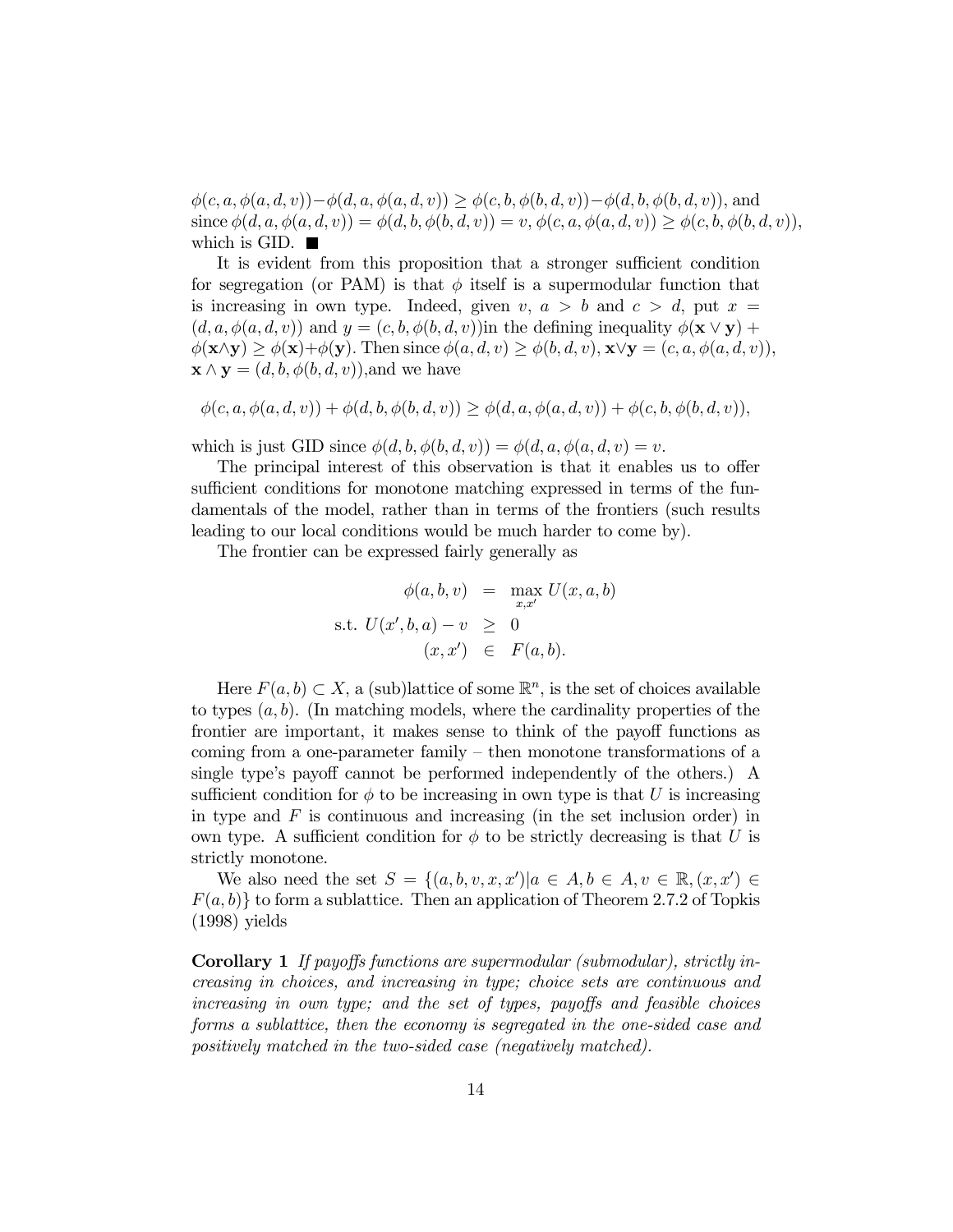Topkis's theorem tells us that under the stated hypotheses,  $\phi$  will be supermodular (submodular); since it is also increasing in own type by the hypotheses on  $F$  and  $U$ , the result follows.

As a practical matter, the usefulness of this corollary hinges on the ease of verifying that the sets  $S$  and  $F$  have the required properties. In many cases it may be more straightforward to compute the frontiers and apply Propositions 1, 2, or 3. Note, for example, that since the frontier function in the risk-sharing example is not submodular despite the fact that the objective function is, the choice-parameter set  $S$  is not a sublattice. In the prinicpalagent example, the feasible set  $F$  is not increasing in own type when the type is that of an agent.

### 4 Discussion

We have presented some general sufficient conditions for monotone matching in nontransferable utility models. These have an intuitive basis and appear to be reasonably straightforward to apply.

One question that arises is whether there are also necessary conditions for monotone matching. Such a condition, the "segregation principle," is indeed obtainable for segregation. For each type, the *segregation payoff* as the (equal treatment) payoff an agent of that type generates in a match with an identical agent. Then segregation occurs regardless of the distribution of types if for all pairs of types, there is no point in the utility possibility set that Pareto dominates the vector of segregation payoffs; otherwise, there is always some distribution for which the economy is not segregated. This result is very general: it applies even when the frontiers are not strictly decreasing functions. Whether there are tractable necessary conditions for other matching patterns remains an open question.

Other forms of monotone matching not discussed here have been identified in the literature (Legros-Newman, 2002). These include one-sided PAM (which includes segregation as a special case) and another form of one-sided PAM, median matching. Sufficient conditions for these are easily generated as weakenings or modifications of the basic GID condition.

### References

 $[1]$  Ackerberg, Daniel and Maristella Botticini (forthcoming), "Endogenous Matching and the Empirical Determinants of Contract Form," Journal of Political Economy.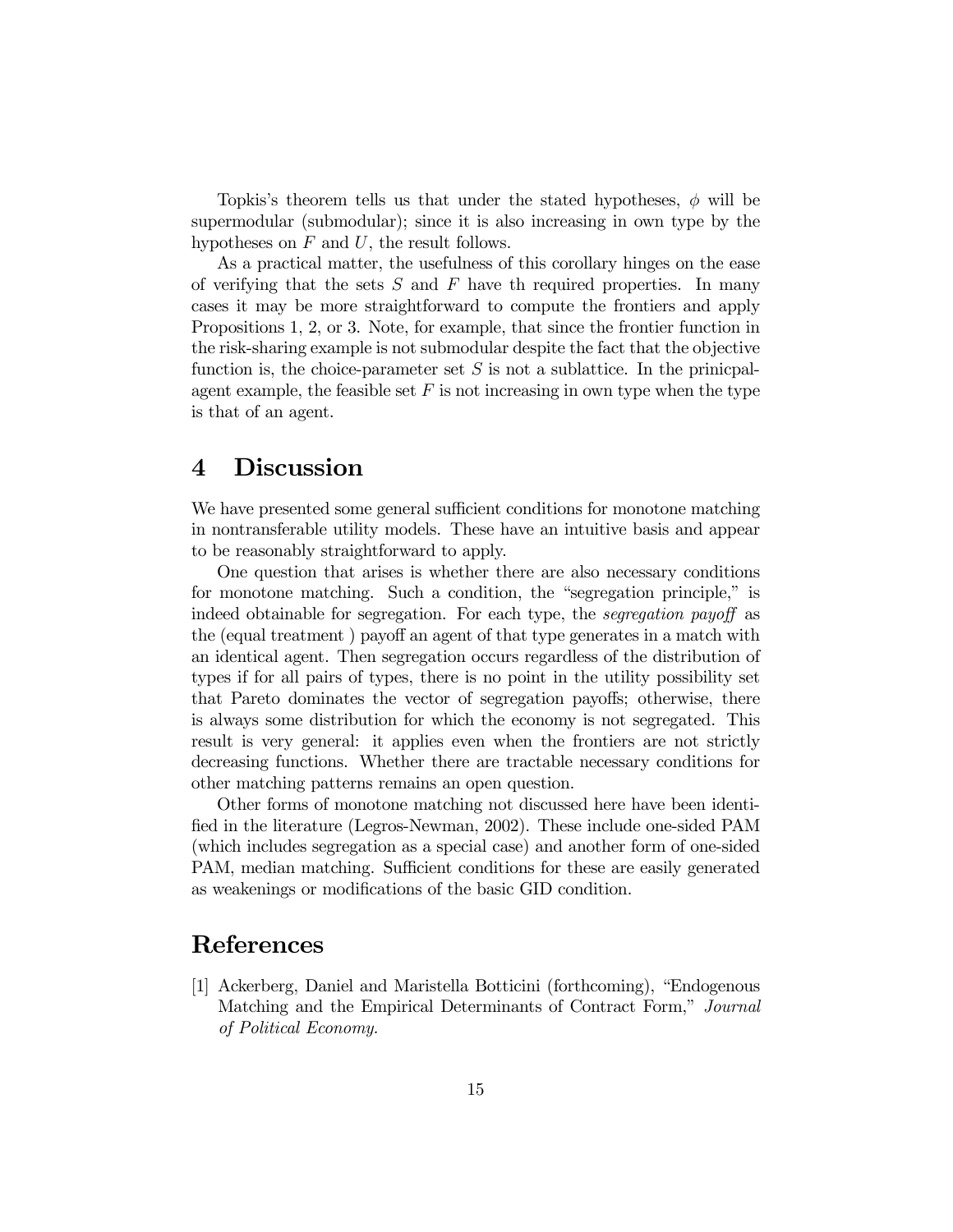- $[2]$  Becker, Gary S. (1973), "A Theory of Marriage: Part I," *Journal of* Political Economy, 81(4):813-46.
- [3] Chiappori, Pierre André, and Bernard Salanié (forthcoming), "Testing Contract Theory: a Survey of Some Recent Work," in Advances in Economic Theory: Eighth World Congress, ed. Mathias Dewatripont, Cambridge: Cambridge University Press.
- [4] Farrell, Joseph, and Suzanne Scotchmer (1988), "Partnerships,"  $Quar$ terly Journal of Economics, 103: 279-297.
- [5] Kaneko, Mamoru, and Myrna Wooders (1996), "The Nonemptiness of the f-Core of a Game Without Side Payments," International Journal of Game Theory, 25: 245-258.
- [6] Legros, Patrick, and Andrew F. Newman (2002), "Monotone Matching in Perfect and Imperfect Worlds," mimeo ULB and UCL.
- [7] Newman, Andrew F. (1999), "Risk Bearing, Entrepreneurship, and the Theory of Moral Hazard," mimeo UCL.
- [8] Rosenzweig, Mark. R., and Oded Stark (1989), "Consumption Smoothing, Migration, and Marriage: Evidence from Rural India," Journal of Political Economy 97(4): 905-926.
- [9] Topkis, Donald M. (1998), Supermodularity and Complementarity, Princeton, New Jersey: Princeton University Press.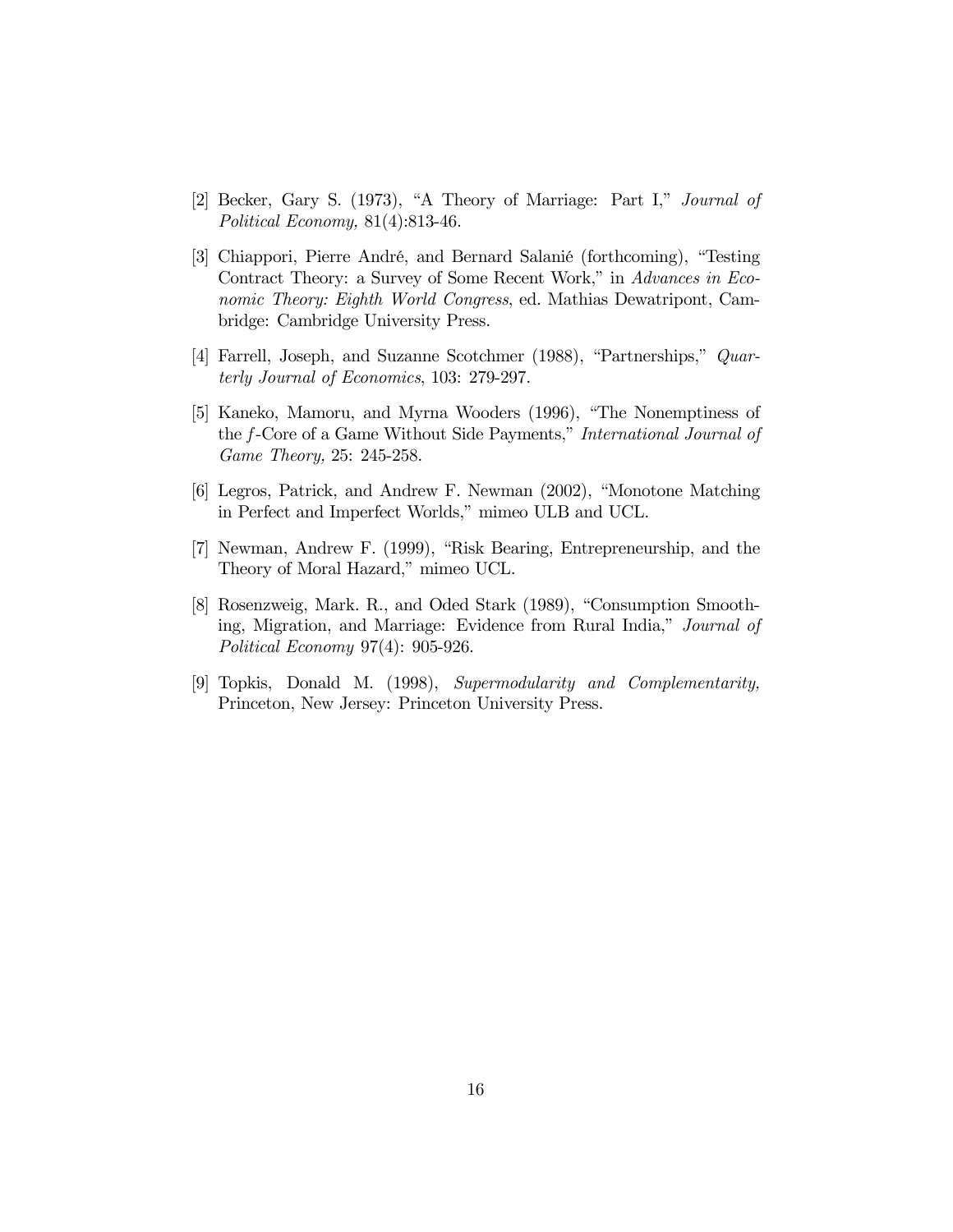#### DISCUSSION PAPERS 1999-2002 SERIES ISSN 1350-6722

| No.       | Author(s)                                               | <b>Titles</b>                                                                                           |
|-----------|---------------------------------------------------------|---------------------------------------------------------------------------------------------------------|
| 1999      |                                                         |                                                                                                         |
| 99-01     | I Preston<br>J Thomas                                   | Batting Strategy in Limited Overs Cricket                                                               |
| 99-02     | J Adda                                                  | Mad Cows: Health Risk and Endogenous Discount Rates                                                     |
| 99-03     | S Pereira<br>Portugal                                   | The Impact of Minimum Wages on Youth Employment in                                                      |
| 99-04     | M Ottaviani<br>P Sorensen                               | Professional Advice                                                                                     |
| 99-05     | M Ottaviani<br>P Sorensen                               | Notes on Cheap Talk                                                                                     |
| 99-06     | M Ottaviani<br>P Sorensen                               | Price Competition for an Informed Buyer                                                                 |
| 99-07     | I Crawford                                              | Nonparametric Tests of Stochastic Dominance in Byvariate<br>Distribution With an Application to UK Data |
| 2000      |                                                         |                                                                                                         |
| $01 - 00$ | I Preston<br>S Szymanski                                | Racial Discrimination in English Football                                                               |
| $02 - 00$ | V Chick<br>S Dow                                        | Formalism, Logic and Reality: A Keynesian Analysis                                                      |
| $03-00$   | M Pemberton<br>D Ulph                                   | Measuring Income and Measuring Sustainability                                                           |
| $04 - 00$ | M Pemberton<br>D Ulph                                   | Technical Progress and the Measurement of National Income                                               |
| $05 - 00$ | K Binmore<br>J Swierzbinski<br>C Proulx                 | Does Minimax Work? An Experimental Study                                                                |
| 06-2000   | T Swanson<br>S Muorato<br>J Swierzbinski<br>A Kontoleon | Conflicts in Conservation: Aggregating Total Economic Values                                            |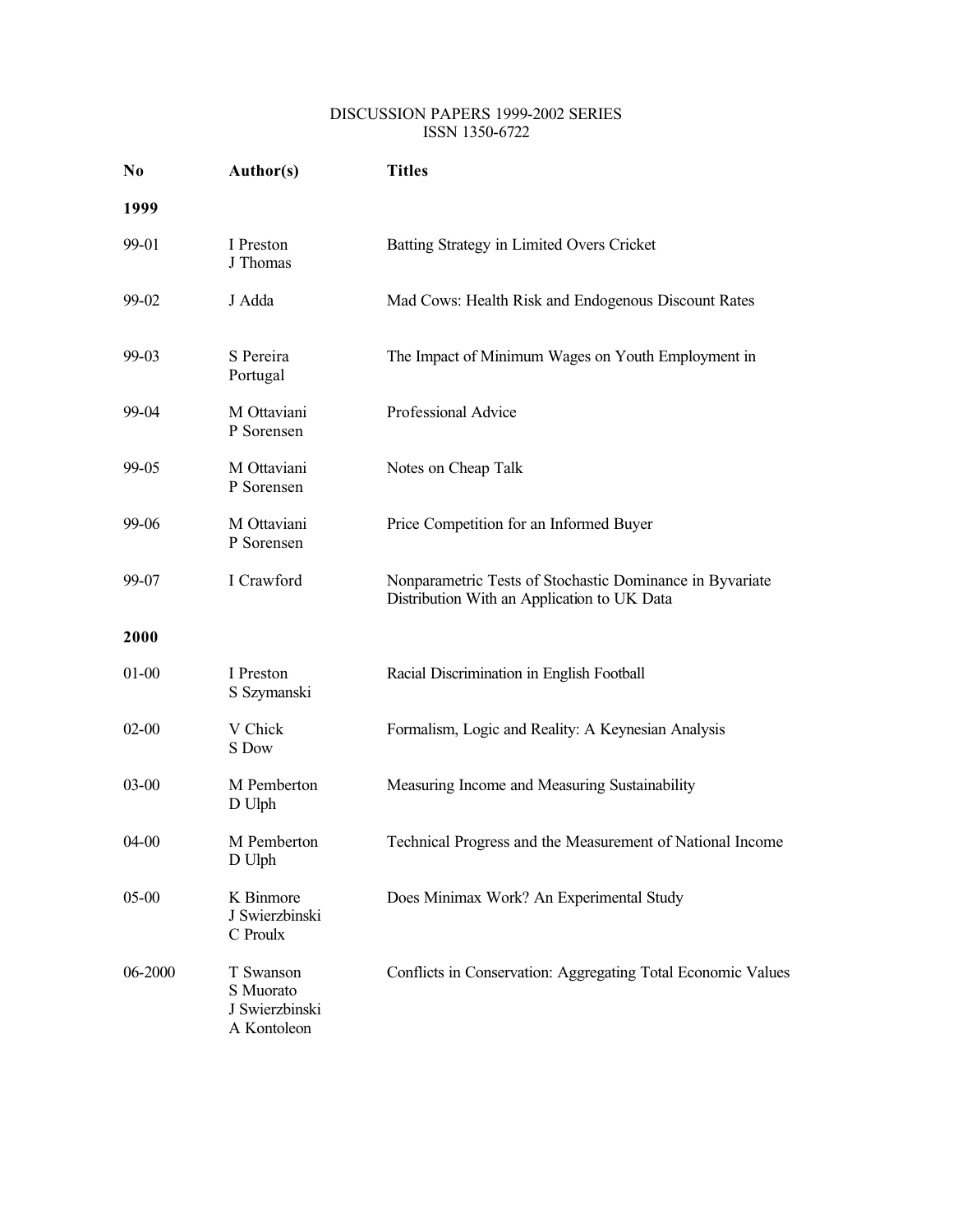| 07-2000 | F Altissimo<br>G Violante            | The Nonlinear Dynamics of Output and Unemployment in the<br><b>US</b>                              |
|---------|--------------------------------------|----------------------------------------------------------------------------------------------------|
| 08-2000 | D Acemoglu<br>A Newman               | The Labour Market and Corporate Structure                                                          |
| 09-2000 | P Garibaldi<br>G Violante            | Severance Payments in Search Economics with Limited Bonding                                        |
| 10-2000 | G L Albano<br>A Lizzeri              | Strategic Certification and Provision of Quality                                                   |
| 11-2000 | P Aghion<br>P Howitt<br>G Violante   | General Purpose Technology and Within-group Wage Inequality                                        |
| 12-2000 | D Acemoglu<br>P Aghion<br>G Violante | Deunionization, Technical Change and Inequality                                                    |
| 13-2000 | G L Albano<br>F Germano<br>S Lovo    | A Comparison of Standard Multi-Unit Auctions with Synergies                                        |
| 4-2000  | G L Albano                           | A Class of All-pay Auctions With Affiliated Information                                            |
| 15-2000 | G L Albano<br>F Jouneau-Sion         | A Bayesian Approach to the Econometrics of English Auctions                                        |
| 16-2000 | R Inderst                            | Bargaining with a Possibly Committed Seller                                                        |
| 17-2000 | R Inderst                            | Decentralised Markets with Adverse Selection                                                       |
| 18-2000 | R Inderst<br>C Laux                  | Internal Competitions for Corporate Financial Resources                                            |
| 19-2000 | G Violante                           | Technological Acceleration, Skill Transferability and the Rise in<br>Residual Inequality           |
| 20-2000 | R. Inderst<br>H M Müller             | Project Bundling, Liquidity Spillovers and Capital Market<br>Discipline                            |
| 2001    |                                      |                                                                                                    |
| 01-2001 | T de Garidel                         | Information Sharing in Dynamic Insurance Markets                                                   |
| 02-2001 | N Rosati                             | How has Economic Inequality Evolved over the Past Two<br>Decades? A Look at the Italian Experience |
| 03-2001 | N Rosati                             | A Measurement Error Approach to the Study of Poverty                                               |